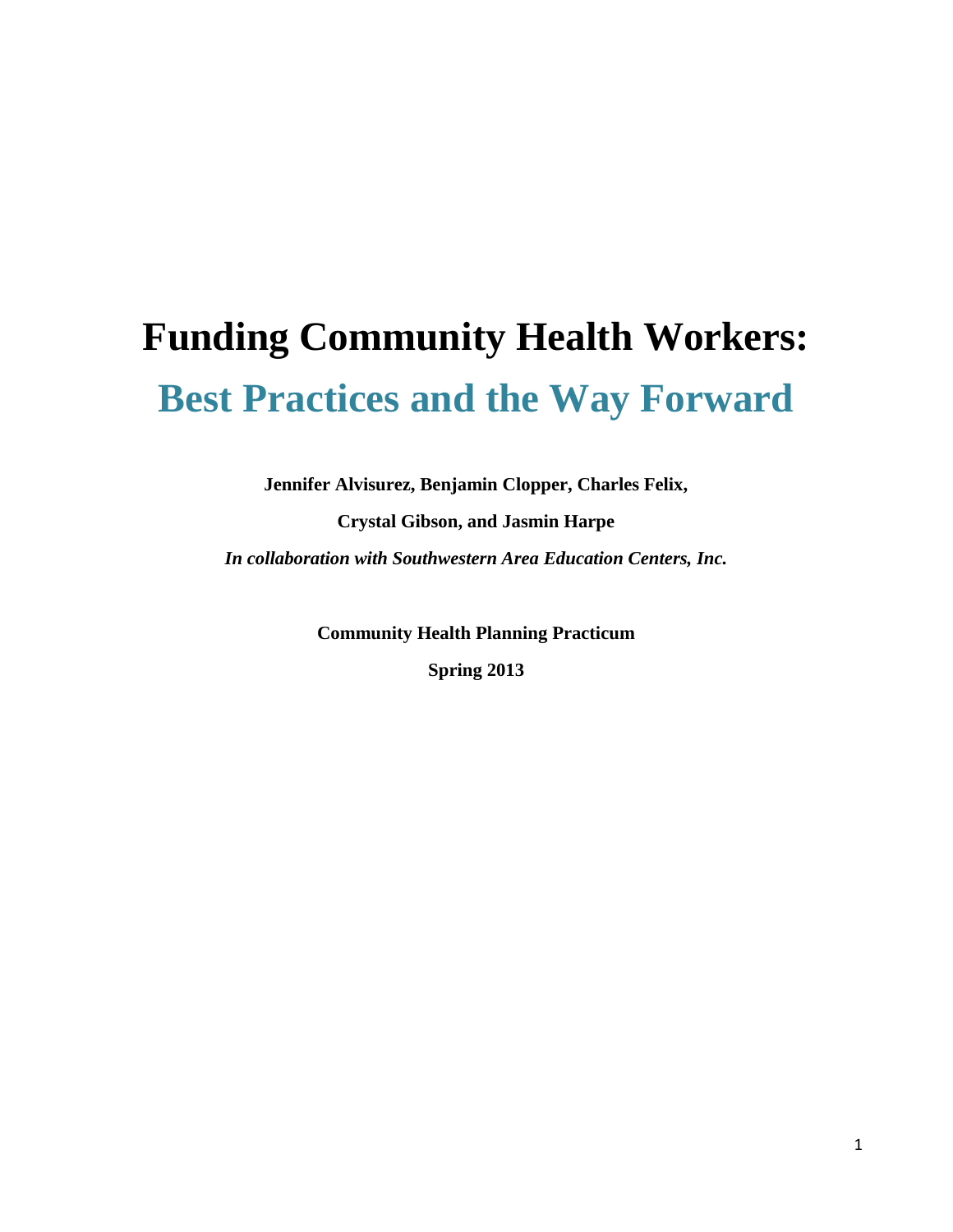#### ABSTRACT

Community health workers (CHWs), in their delivery of culturally competent care, play an integral role in promoting the health of communities. Many states have successfully utilized CHWs to reduce health disparities and promote health among low-income communities. Connecticut, in contrast, has a fragmented CHW workforce that is poorly understood and likely underutilized. Southwestern Area Health Education Center (SWAHEC), Inc. partnered with a student team at the Yale School of Public Health to identify initiatives and progress made by various states around the US related to funding mechanisms for CHW positions. Key informant interviews were conducted with representatives from Massachusetts, Vermont, Rhode Island, New York, California, and Texas to identify best practices and challenges faced when organizations and other agencies seek funds to pay CHWs. CHWs and those who work with CHWs are still facing poor recognition and lack of understanding, which contributes to difficulty in paying CHWs; as they are not a recognized professional workforce, it is challenging to identify funding sources for CHW positions. When funding for CHW positions is available, it is often in the form of short-term, soft money from sources such as grants. This theme appeared in the majority of interviews, suggesting that this remains a challenge in many, if not the majority, of states in the US. An important consequence for this type of funding is that positions for CHWs are often temporary and unstable, which affects their ability to work continuously within their communities. This is detrimental for both the CHWs and the communities they work in. Those working towards organizing CHWs in CT should ensure CHWs are the primary driving force behind CHW initiatives. In addition to educating health care professionals about the capacity of CHWs, establishment of formal training/certification programs may help facilitate the recognition and acceptance of CHWs as not only cost saving but integral to promoting the health of communities.

#### INTRODUCTION

Community health workers (CHWs) (also commonly known as promotoras/es, community health advisors, and lay health advocates) have played an integral role in the promotion of health in a numberof communities.<sup>1</sup> As defined by the United States Department of Health And Human Services, CHWs are "lay members of communities who work either for pay or as volunteers in association with the local health care system in both urban and rural environments and usually share ethnicity, language, socioeconomic status, and life experiences with the community members they serve<sup>"1</sup>. Given their familiarity and status within the populations they usually serve, the role of CHWs as a community's liaison to healthcare access and health related resources can be critical to the population health of migrant or minority communities, where this knowledge may not be readily known or ascertainable.

Indeed, a number of studies have found migrant and minority communities to benefit from the presence of CHWs. Balcazar and colleagues (2005) conducted a study in which CHW programs were implemented in a number of predominantly Latino communities across the country. After CHWs had worked with members of these communities to promote a number of health-improving strategies, investigators found that community members improved heart health related behaviors. Additionally, Forster-Cox and colleagues (2007) analyzed the effects of CHWs in a U.S.-Mexico border town on promoting knowledge of health issues associated with pesticide use. Investigators found improved knowledge and behavior relating to safe pesticide use in the community after the intervention. In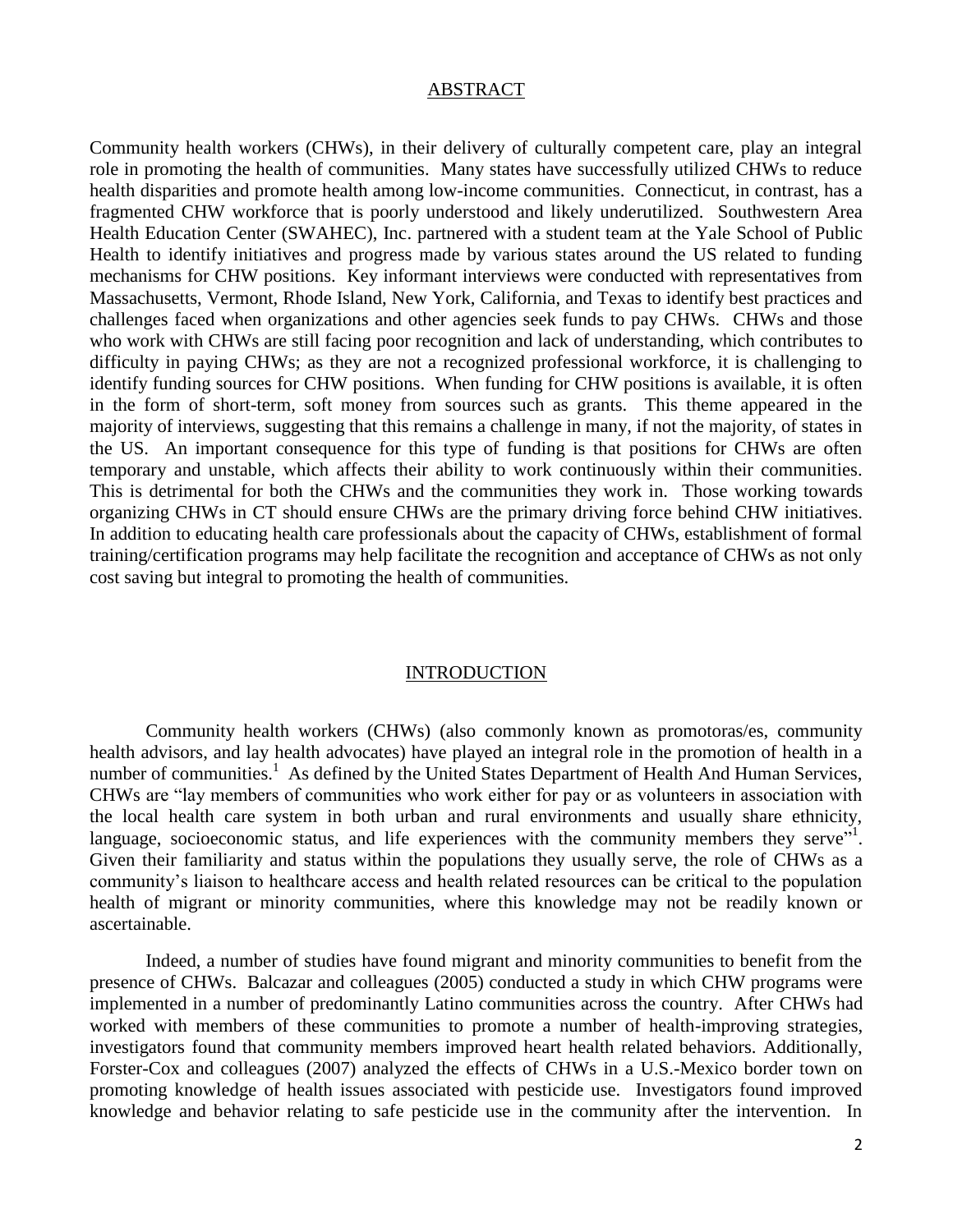addition to these studies, a literature review by Swider (2002) noted eleven studies finding at least partial evidence that CHWs increase access to health care. Further, this review found evidence that CHW interventions improved health status of communities in a number of studies.

Despite growing evidence supporting expansion of the use of CHWs, the role of CHWs has been limited by uncertainty and lack of standardization. Despite playing a role in communities for "almost as long as communities have existed...,"  $(p.3)^1$  $(p.3)^1$  CHWs have only recently begun to receive attention as a key strategy for promoting health in underserved or minority communities. Beginning in the 1960s, CHW programs were used in response to the problems faced by low-income communities, rather than in a preventative role they are more likely to take today.<sup>[1](#page-26-0)</sup> However, CHW programs later began to receive state and federal funding, and are currently recognized as an important tool in strategies to help promote community health and combat health disparities in the country.<sup>1</sup>

Currently, several states, including Texas and Ohio, have in place a credentialing system for CHWs; Texas also passed legislation requiring health and human services agencies to use CHWs "to the extent possible" in performing health outreach and education programs for recipients of medical assistance," while Ohio's awards a "certificate to practice" following completion of an approved training program.<sup>[1](#page-26-0)</sup> Despite these developments, there is still no nationally standardized path for becoming a CHW, nor, given the wide range of duties and disparate training requirements of CHWs, is there a consensus as to where a CHW falls in terms of career advancement within the health professions. Without a universally recognized definition or role within the health care industry, effective recruitment and expansion of CHWs in the future may be limited.

#### *Project Goals*

Given the lack of standardization of the profession, this project is intended to contribute to the discussion and development of CHWs as an integral part of the Connecticut health services workforce, with an underlying goal of improving statewide health, particularly within disadvantaged and vulnerable communities. Currently, the status of CHWs in Connecticut is not clearly defined. Connecticut has no existing standardized CHW training program, nor a statewide occupational category that could be used by providers for insurance reimbursements. Instead, there exist a number of sub-categories or specialized CHWs (such as patient navigators) who are responsible for some of the functions traditionally associated with CHWs. The primary aim of the current project was to identify funding mechanisms used in various states to fund CHW positions and to understand sustainability of the workforce given these funding mechanisms.

To accomplish the objectives for this project, a number of key informants were interviewed to give their perspective on aspects of the CHW reimbursement process with which they are familiar. Practicing CHWs, identified preceptors of CHW training programs, employers utilizing CHWs, and individuals and organizers with experience with state or local policies utilizing CHWs were targeted for the key informant interviews; emphasis was placed upon finding key informants within Connecticut, but out of state individuals and organizers with CHW policy experience were contacted.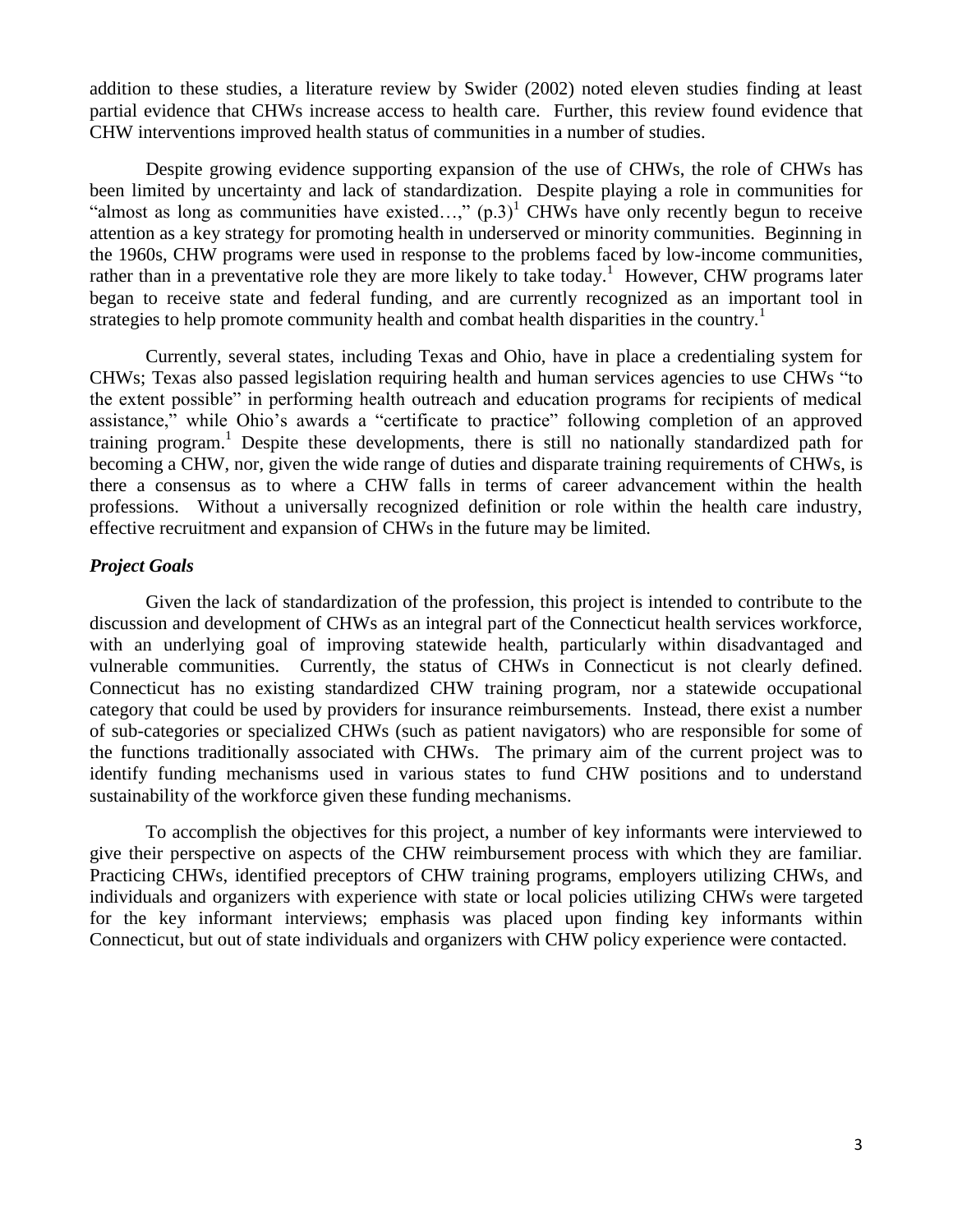



#### METHODS

#### *Literature Review*

A literature review was conducted to understand the role of CHWs nationwide with a focus on New England. The database search was employed using sources such as PubMed and governmental resources such as Health and Human Service. Our review looked for methodological and conceptual gaps, CHW associations, and key players in CHW organizations, taking into account the findings and weaknesses of published literature in the field. Methodological challenges faced with this database search stemmed from the dearth of information on CHWs, especially in the context of CT, a state with a relatively scattered CHW workforce.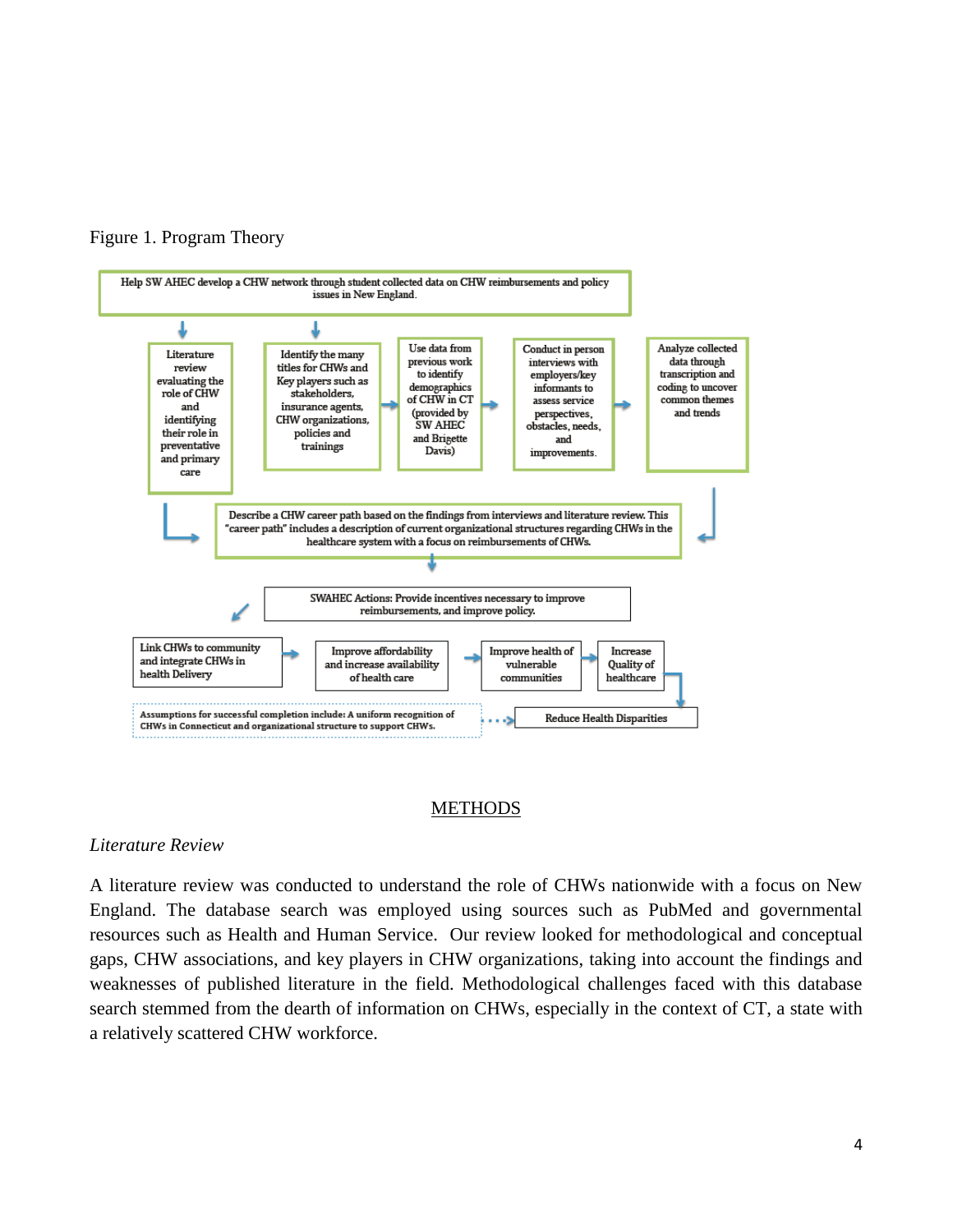#### *Characteristics of CHWs in CT*

The demographic characteristics of CHWs were obtained from a 2012 survey distributed by Southwestern AHEC, Inc. (SWAHEC). The surveys were distributed to 1) CHWs in various organizations around the state, and 2) health and human service employers. The CHW survey included sociodemographic questions such as race/ethnicity, gender, and wages. In addition, items were included to assess scope of practice of CHWs, met and unmet training needs, and challenges facing CHWs in CT. The employer survey included questions about funding mechanism in place for CHWs that they employ, as well as attitudes about the use of CHWs. The data from this survey was summarized by our team and included information about CHW characteristics, health care employer characteristics, and reimbursement distributions. As this was not the primary aim of the present study, the report for those surveys can be found in Appendix II.

#### *Key Informant Interviews*

An interview was developed to complement the descriptive work previously done by SWAHEC, and focused on the funding mechanisms currently used by other states to understand and assess economic sustainability of the CHW workforce (Appendix I).

#### *Sampling and Recruitment*

This study was approved by the IRB at Yale University. Key informants were chosen because of their work with and knowledge about CHWs. The focus was on key informants from the New England region. In the end, information was gathered from California, New York, Rhode Island, Connecticut, Massachusetts, and Vermont. Participants in our survey included practicing CHWs, identified preceptors of CHW training programs, employers utilizing CHWs, and individuals and organizers with experience with CHW associations. Phone interviews were conducted with all participants. Since we were interested in understanding the reimbursement of CHW we recruited experienced directors, academics, and CHWs. All participation was voluntary.

#### *Design and Data Collection*

This study includes in-depth interviews with ten key informants in California, Rhode Island, Vermont, Massachusetts, Texas, and New York. Data collection occurred in April 2013. Five Master's candidates from the Yale School of Public health conducted the interviews. Interviews were conducted over the phone and participants were asked to give verbal informed consent. The participants were not given financial compensation but they were entered in a drawing to win a Kindle Paperwhite. Interviews lasted 40 to 60 minutes and were digitally recorded and transcribed to prepare for analysis.

#### *Analytic Approach and Data Interpretation*

Members from our team read through three transcripts to identify major themes common to the interviews. A coding tree was developed based on those three interviews by members of the group and was used to code the remaining interviews (Appendix III). Codes included definition of qualifications,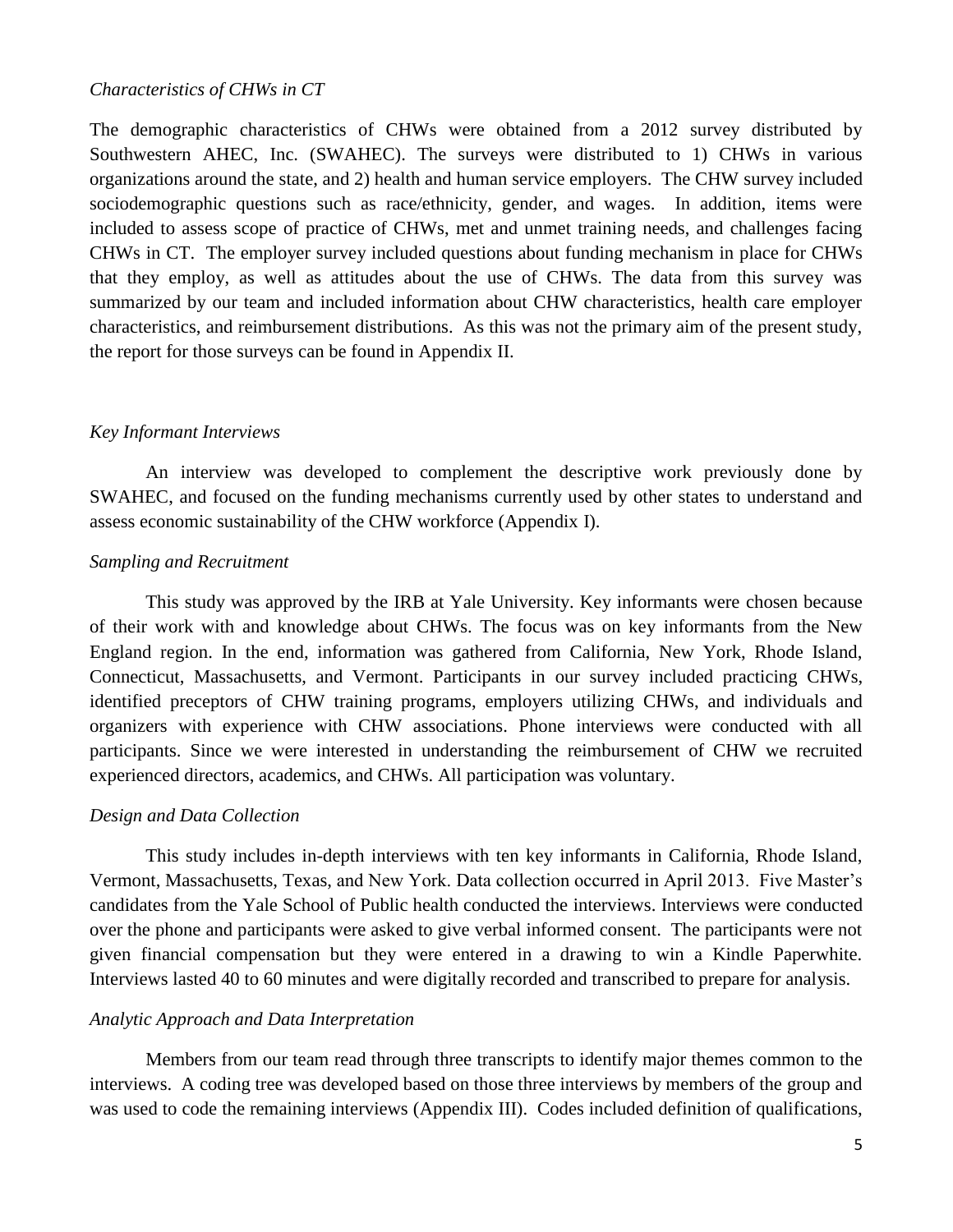barriers, and funding mechanisms for reimbursement as well as sustainability of CHWs. Each transcript was coded by two members of the group. Qualitative analyses were conducted in Atlas.ti, and included generating a frequency report (Appendix II) for the number of times codes were used. In addition, quotes relevant to each theme were extracted and used to understand how the major themes related to reimbursement challenges for CHWs.

Figure 2. Logic Model



# RESULTS

# *Participants*

Ten key informants participated in this study. Participants were faculty focusing on community partners (including CHWs) in community based research, leaders in CHW associations, or leaders in CHW policy. Nine interviews were conducted.

# *Key Themes*

Participants gave information about several broad themes relevant to financing and payment of CHWs and included: defining reimbursement, qualifications for reimbursement, barriers to reimbursement,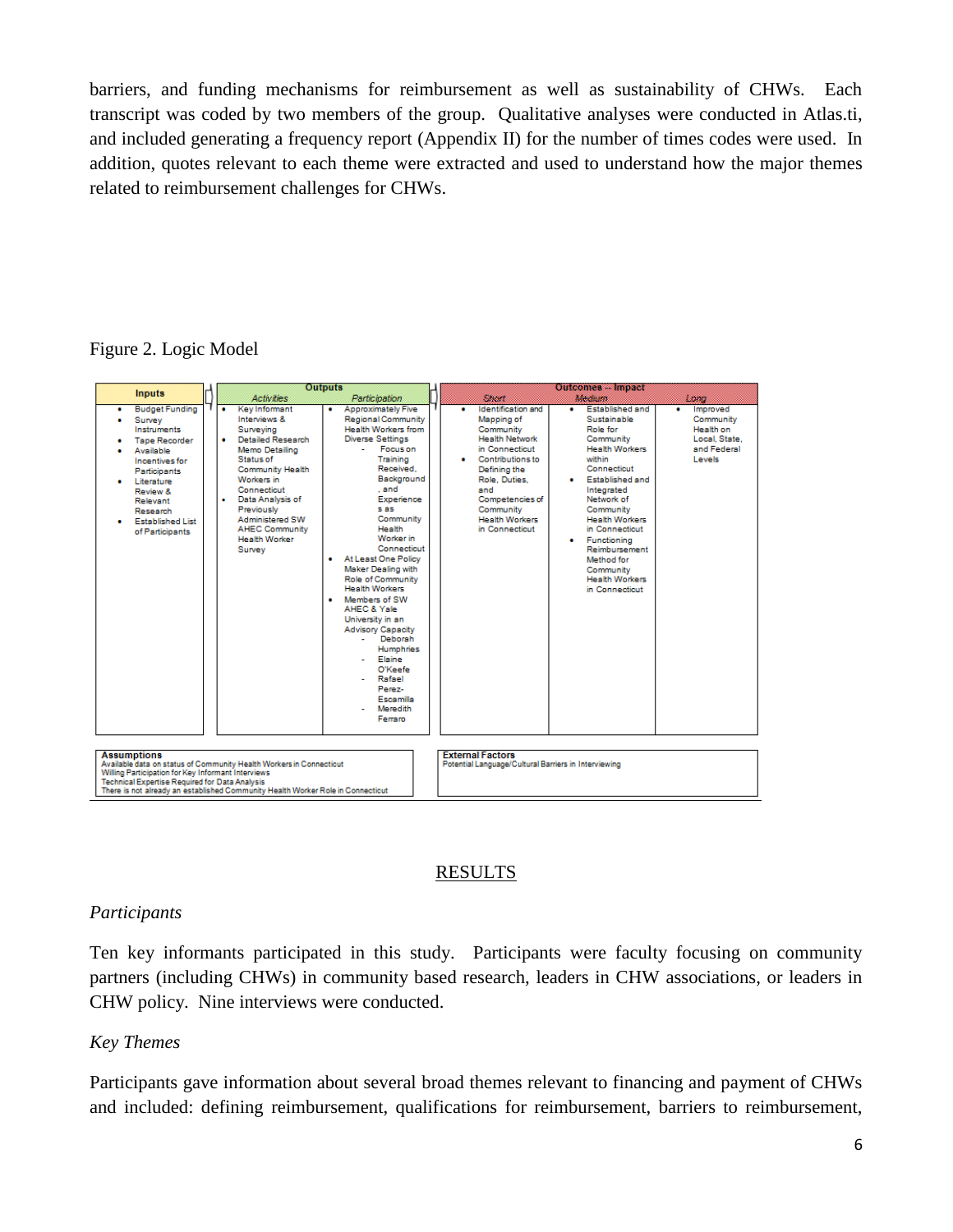funding mechanisms for CHW reimbursement, job instability due to funding mechanism, movements to improve CHW reimbursement in the past and present, and cost-effectiveness of CHWs. Recommendations and best practices were also described by participants.

# **Defining Reimbursement**

Participants were generally reluctant to use the term "reimbursement" when speaking on the topic of CHW compensation. Instead, participants saw the term as an antiquated frame of viewing CHWs, and even spoke of potential adverse political ramifications in using the term in policy discourse. According to one participant

*"….that terminology [reimbursement] is not really applicable these days. The term reimbursement carries with it a lot of political baggage. If anybody in any state proposes making CHWs eligible for reimbursement, the state officials and certainly legislators are going to hear increased expenditures."*

# **Qualifications for Reimbursement**

During the interviews, participants were asked to define qualifications for reimbursement or eligibility for other types of funding. Generally, participants highlighted both tangible and intangible skills, context-specific skills, and certification as qualifications for compensation.

# Tangible Skills

Participants often emphasized a number of specific tangible skills as important for CHWs to be reimbursed or compensated. Tangible qualifications frequently mentioned included years of experience, clinical training, computer training, and bilingualism/biculturalism. One participant, in a quote reflective of a number taken in the interviews, stated

*"[their payment] is determined based on their experiences, whether they are bilingual and bicultural. I think that adds something as well as if they have some sort of clinical background or special certification, whether they have some sort of computer literacy."*

# Intangible Skills

Participants also described harder to quantify intangibles as important in determining a CHW's eligibility for reimbursement or other types of funding. Status within the community, a shared identity or background with the community served, and ability to develop connections and trust within the community were often viewed as key qualifications for a CHW to be employed and compensated. Indeed, the importance of intangible skills even over tangible qualifications is emphasized by one participant, who stated

*"And we have another person who worked in the insurance company, and that is not the reason why we hired her, but boy, she is great a forming relationships and getting our name out there."*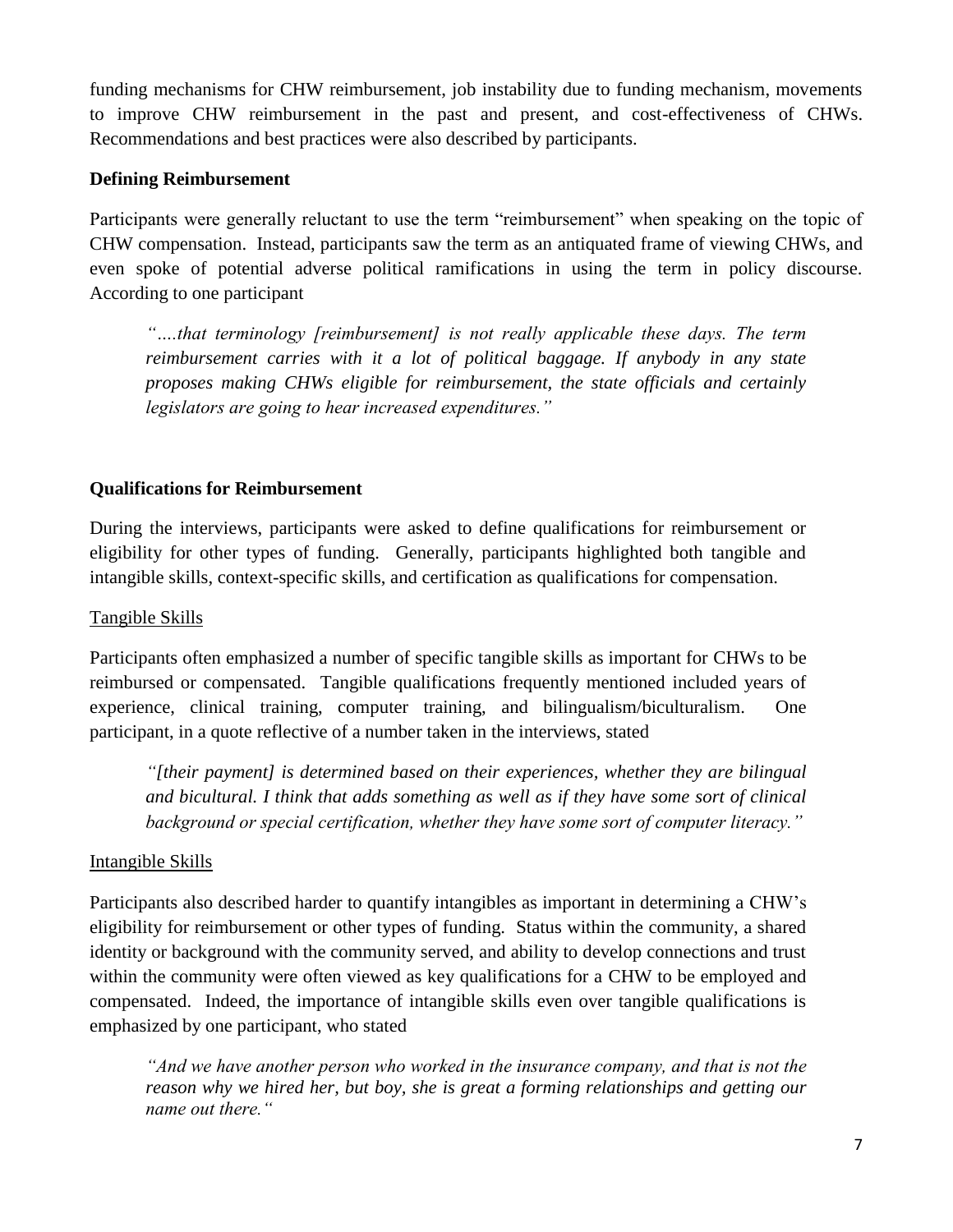Despite the importance of intangible qualities, participants also spoke of the difficulty of defining these qualities. One participant noted that

*"…skills, alone, do not define or qualify someone to be a CHW. This is one of the biggest challenges for the field, because a big part of what makes the CHW effective are their relationships in the community, which in the past has been based on shared or common life experience with their community, and that is something that is really not something that is commonly considered within the standards for an occupation, and so that is a real fundamental issue. "*

# Context-Specific Skills

In addition to tangible and intangible qualifications, participants also mentioned that skills specific to certain contexts may qualify CHWs for reimbursement or payment. One category where specific experience or skills would be useful for compensation is in chronic disease care, as one participant stated that

*"For cancer, for a number of the really complicated chronic illnesses the patient navigator model seems to be one of the ones that is readily seen as a reimbursable service. You know, you are getting the patient to their services, you're getting the pharmacy prescriptions filled all of the mechanics of making sure they are getting the care the patient needs."*

Other specific contexts eligible for funding mentioned by participants were maternal and child health, as well as HIV/AIDS care:

*"it used to be in the maternal and child health care and HIV/AIDs that there were funding categories that included funding for public health workers who essentially are CHWs."*

*"I would say that the vast majority of stably funded employed CHWs, that I am aware of, are working in one or the other of those things, in MCH or HIV/AIDs."*

#### Certification & Training

While CHWs are often funded to do work in specific contexts, as mentioned above, participants emphasized the importance of certification and training programs to help CHWs remain eligible for different sources of funding. As one participants reported,

*"Often CHWs are shifted to a different funding source and they do somewhat different work and this is why we advocate for core training, so that CHWs have that flexibility to learn some of the special health topics, but before they do that to get the core competencies that are required to do this work regardless of the disease topic or particular funding source, so the outreach, the communication, the advocacy, the*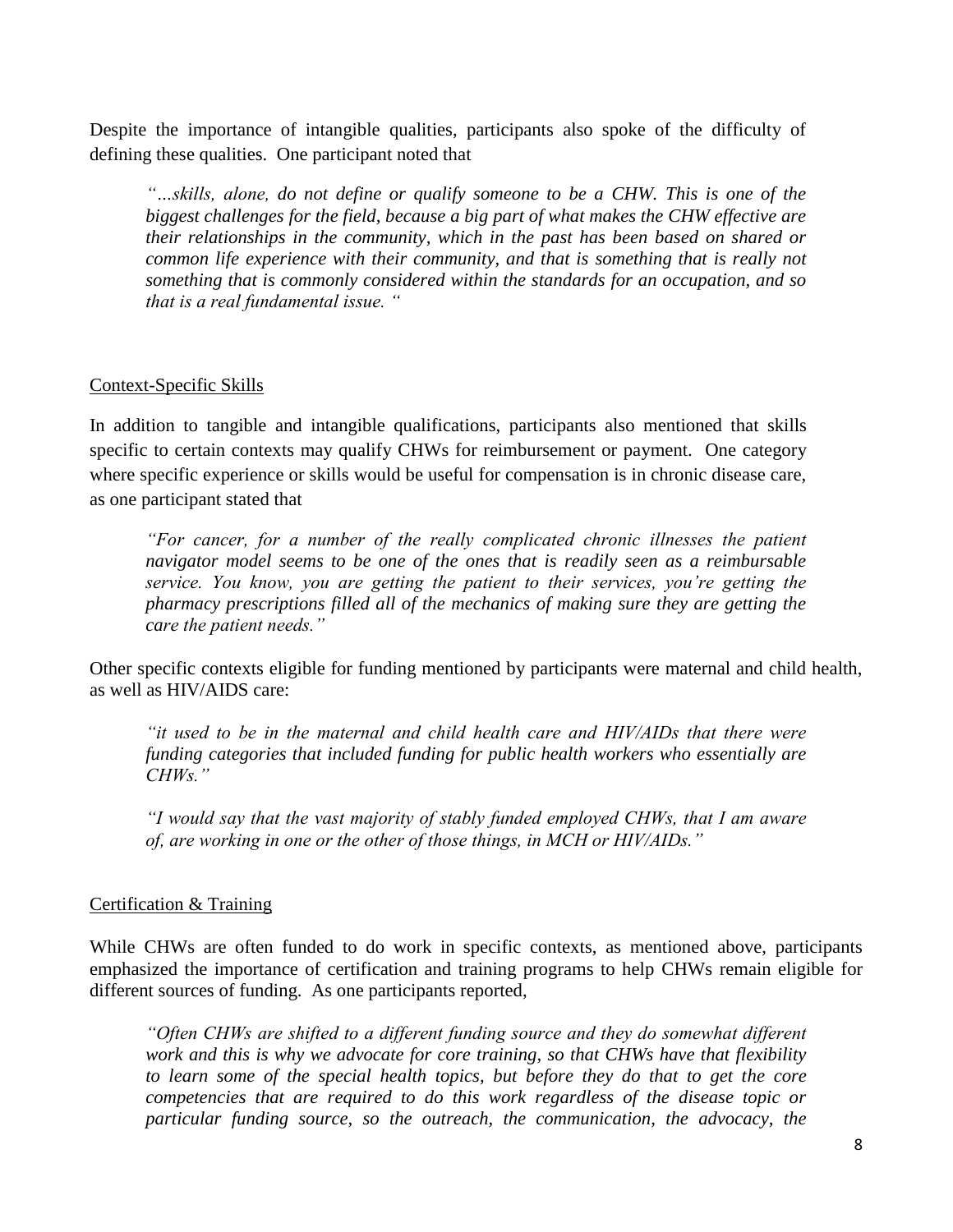*capacity building, the cultural competency…."*

Further, participants believed that certification & training to be important in establishing sustainable financing for CHWs:

*"…we have recently established a certification program that teaches CHWs all the core competencies that we feel that they need. If they have taken this class or have some other way to demonstrate those competencies, then I would say that they should be reimbursable based on the fact that we know for certain that they are doing their job correctly."*

*"[certification] is sort of like the 'be all end all' in my mind for what would qualify them for reimbursement, but we do look at other things. So let's say they take a training outside of our own training, but they have proof of what they learned and it is comparable, we would sort of branch all of that into their fee."*

#### **Barriers to Reimbursement**

Participants detailed a number of barriers CHWs face in qualification for reimbursement or receiving compensation for their work. In particular, confusion surrounding the role of CHWs, undervaluing of CHWs, complex funding sources, and clashing with other established health professions were cited as significant barriers to remuneration.

#### Role Confusion

Participants made clear that the confusion surrounding the role of CHWs has had an effect on their value within the health care system. As two participants note,

*"…. the other thing is that as health care becomes more specialized, and more technical and more fragmented, CHWs really buck that trend. The rest of the health care environment has a hard time understanding the unique skillset that CHWs bring."*

*"The folks in health care are used to measuring qualifications based on the extent of someone's clinical training, period. The fact that CHWs commonly have very, very limited clinical training, is not helpful to the understanding of the field by folks in healthcare. Particularly healthcare administrators either consider their personnel as either clinical or administrative, and the fact that the CHW is really neither one is very confusing to them."*

Indeed, this lack of understanding has been noted to place third party payers in a position where they are to decide whether to fund a profession with a role that has not been clearly defined. In speaking to this, one participant succinctly states that

*"…payers for health services, including insurance companies, etc. really want to know what they are paying for…"*

In short, the confusion surrounding the role of CHWs was frequently cited as a barrier to CHWs receiving compensation for their work. However, despite the lack of confusion, participants with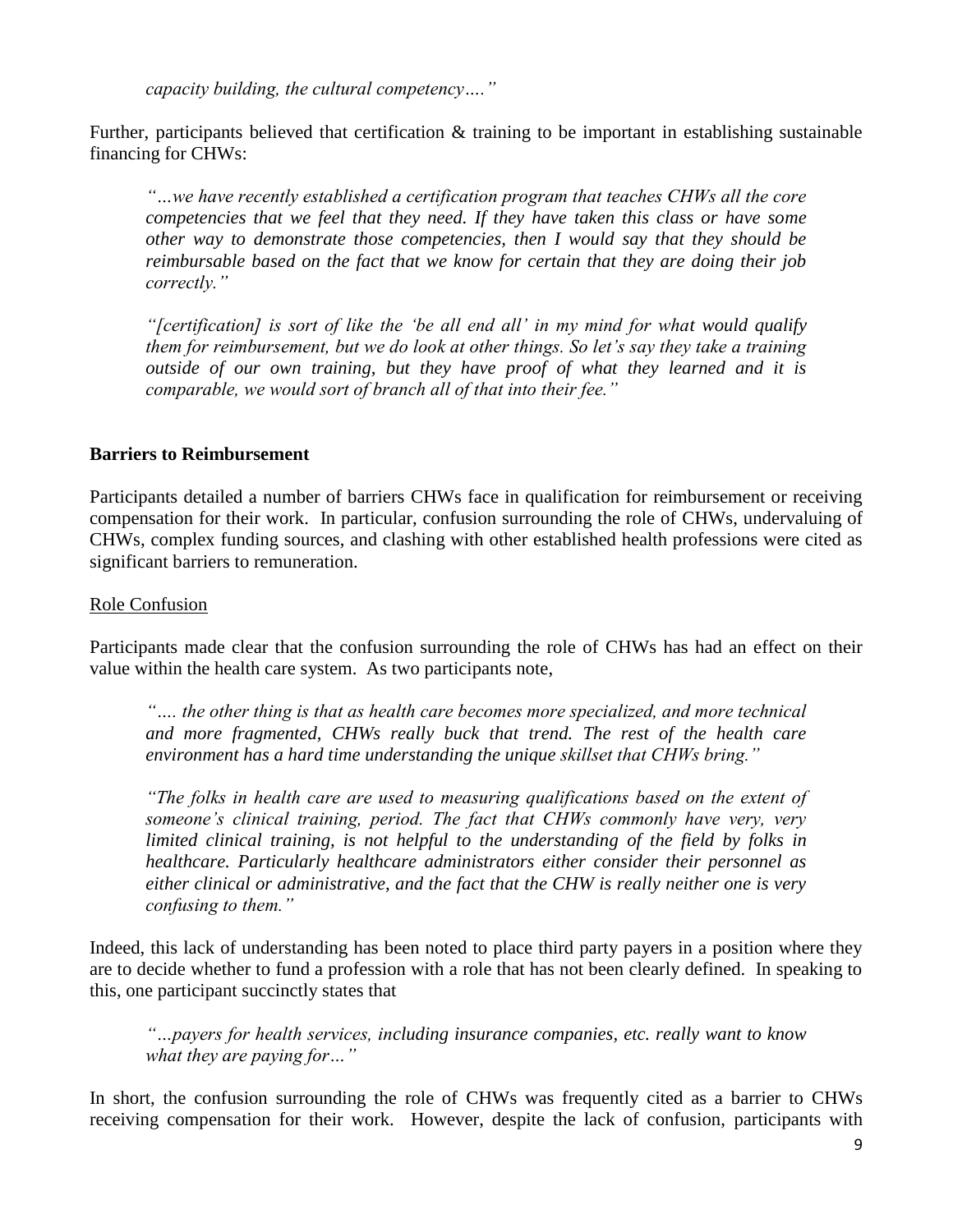direct experience with CHWs strongly testify to the value of the workforce. In discussing the role confusion of CHWs, one participant stated that

*"We always had the vision that we were going to use CHWs. And just for some reason no one else in the state seems to have a good awareness of them. What I usually them is 'you better Google them because they are used all over the United States, all over the world, like what's the matter with you! How do you not know about CHWs?'"*

## Undervaluing of CHWs

Frequently, participants discussed how they perceived CHWs to be significantly undervalued in the health care system, presenting a significant barrier to adequate compensation. As one participant mentions,

*"It is very difficult to get folks to accept the idea that someone with very limited formal or higher education has the ability to do some of the sophisticated things that CHWs can really do."*

As discussed above, CHWs often possess intangible skills that are essential to performing their duties. However, an issue participants noted with the emphasis on intangible skills is devaluing their importance by members of the health care system. One participant notes that

*"I myself am not an employer, but representing some employers that I have on my board and partnerships, I would say funding is a very difficult time because there is not a well-known standard definition or standard skill-set for CHWs they have a hard time proving the valuable nature of the work that they do outside of our state. And because our state budget is not exactly at our best right now, they are looking for funding elsewhere through private foundations and it is very difficult to explain to someone who is not familiar the benefits of CHWs."*

Similarly, another participant notes that the unique role CHWs often play can often be overlooked. According to one participant,

*"I think that physicians see CHWs in very limited roles. I think they seem them as people who can interpret and translate but I do not think they seem them as equal members of the healthcare team. And there are situations where the chw knows more than the physician. But I think that physicians and nurses, and physical therapist, some of these mid-level professionals because most of these CHWs are women, the typical CHW we work with is a middle aged Latino woman not educated in the traditional sense, and I think physicians tend to discount them to a point. That is the truth, and that is how I see it. I think they see kind of a limited range, and I do not think that what they are capable of has really been tested. I think there is the possibility of using CHWs in all sorts of ways that has not been tried."*

Further, even when CHWs do receive compensation for their work, participants note that is often inadequate. In particular, one participant reported that

*"Even though [the role of CHWs] is quite skilled work it is not always paid in very high levels."*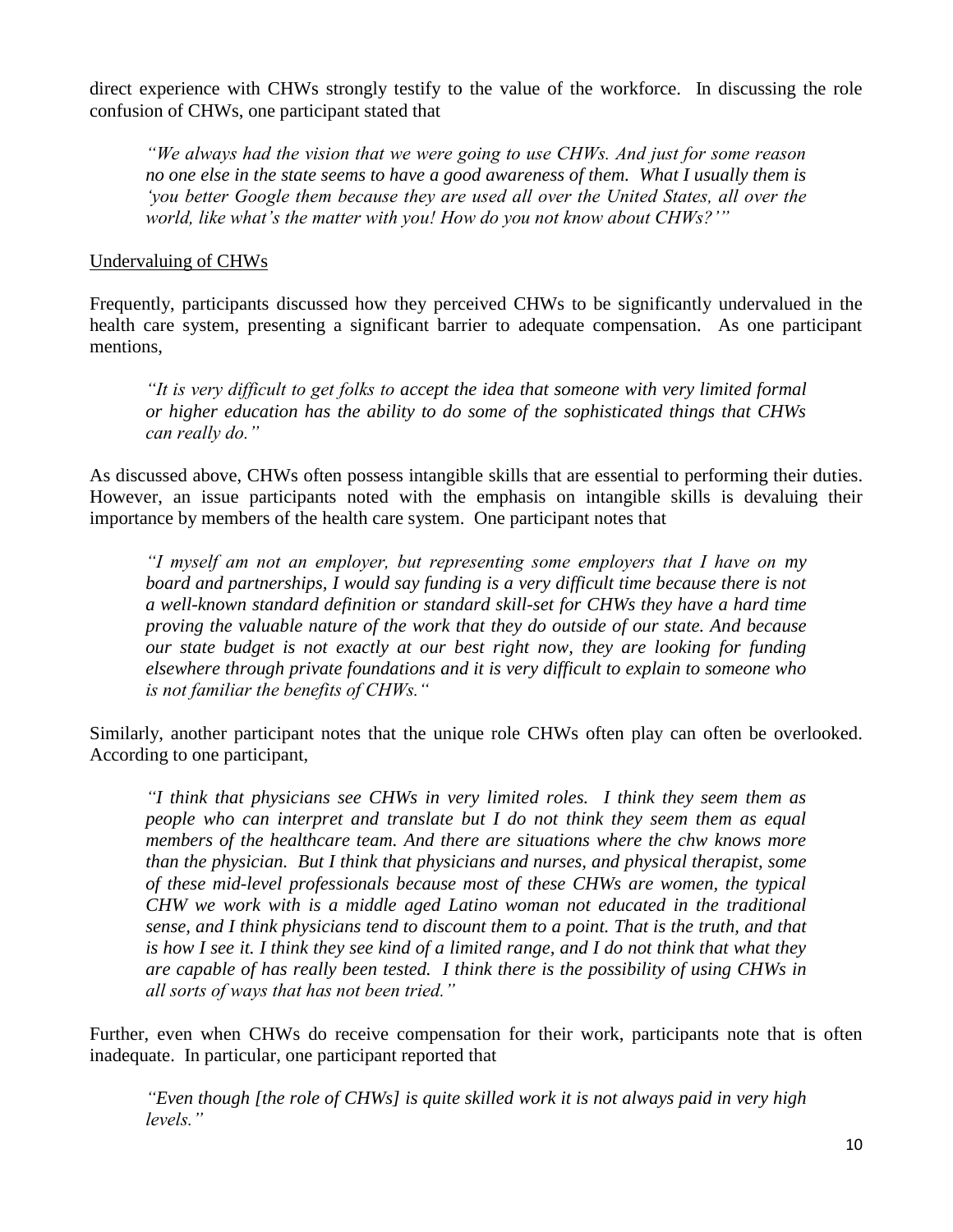#### Complex Funding Sources

Participants noted that having to navigate complex funding sources is a barrier to compensating CHWs. As mentioned above, CHWs are rarely eligible for categorical reimbursement. Thus, CHWs are often left scrambling to find funding eligibility. To illustrate the complexity of the funding sources, one participant explains

*"I guess the mechanisms is where you get into the deep weeds pretty quickly, because*  really, what we are talking about is embedding CHWs in the emerging payment *structures that are now coming into play, like the patient-centered medical home, the accountable care organization, and I cant give you an answer to that question in a onehour interview. Those things are beastly complicated to talk about, but I guess the point is that the payment mechanisms that we are talking about now are a form of risk sharing between the payer and provider."*

In discussing the obstacles CHWs and employers must undertake to receive funding for CHWs, one participant mentions that

*"Definitely funding is a barrier. Funding is categorical whether it comes from the government or comes from private foundation. So that then becomes very difficult. Organizations have to continue to reinvent themselves to be innovative and exciting."*

#### Clashing With Established Professions

Adding to the barriers CHWs face to compensation is the clashing with other health professions that have roles overlapping with CHWs. As discussed earlier, CHWs workers have a relatively undefined role within the health care system; this uncertainty can lead to CHWs performing some functions of established professions, which, according to participants, are sometimes perceived by these professions as a threat to their role in the health professions. As two participants mentioned,

*"And there is some suspicion, if not outright resistance-not by all, by any means, not all members of other professions, but some, enough to give them pause. I'm thinking about mainly nurses, social workers, and health educators who are not clear about how this will help or hinder them in their efforts to succeed as professionals. Some of them do look upon CHWs as an intrusion."*

*"In some organizations more so than others because I feel in some situations, nurses and social workers can be a little threatened by CHWs because they view them as cheap labor that does the same thing that they do."*

Indeed, negative reactions from other professions were suggested by participants as limiting the impact of CHWs. In discussing this, one participant stated that

*"I think that doctors would be quite happy working with CHWs, I think the nurses are the ones who aren't. I think to make a real change you have to bring the doctors and the nurses and the health educators in the circle. Everyone has to be on board that the CHW can make a great contribution that can really help everyone on the page. Nurses can deal with all the medical issues as well as some of the other things, but it is not*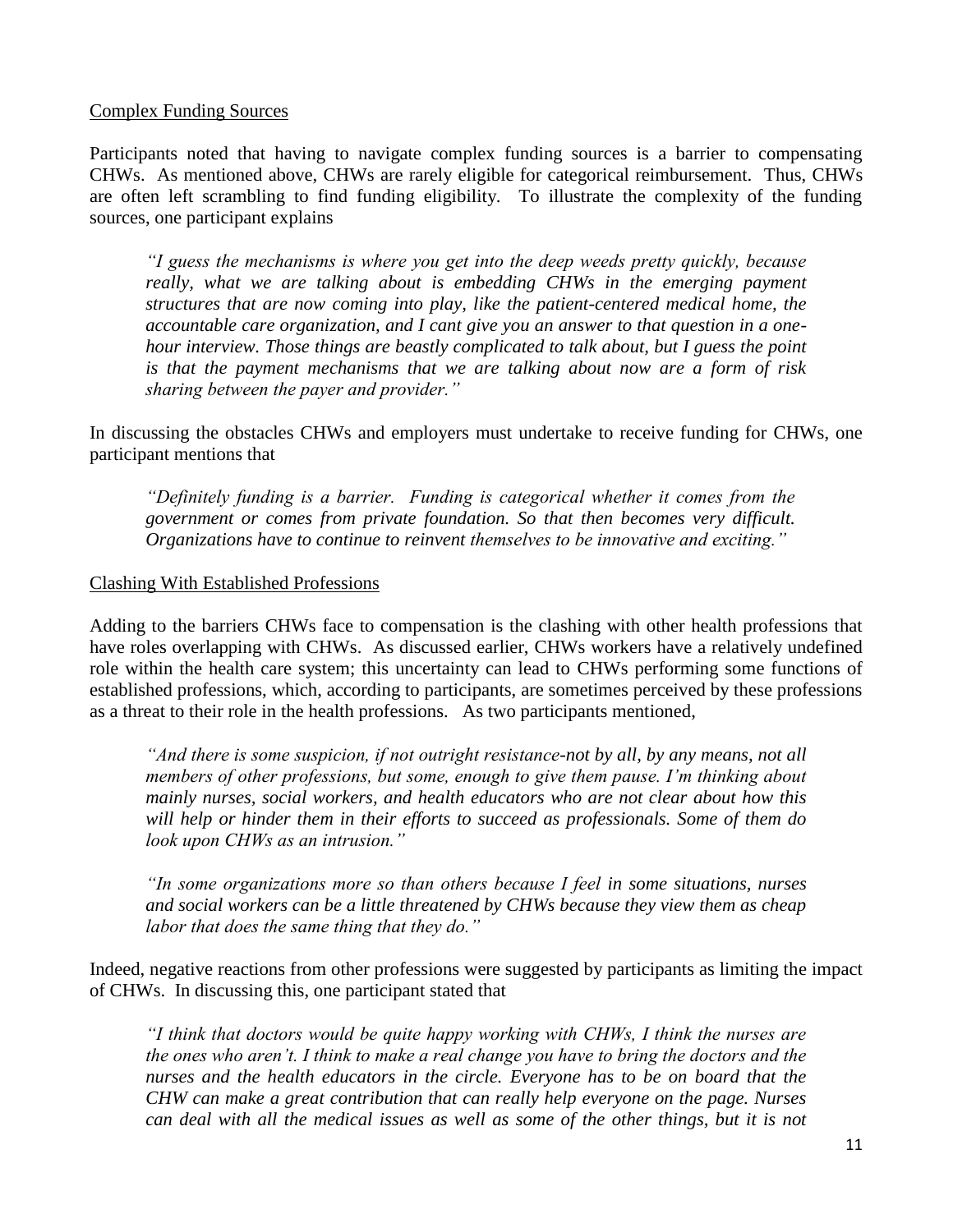*necessarily a cost effective choice. I think in certain ways the medical model goes against the openness to seeing how CHWs can make a change."*

#### **Funding Mechanisms**

Participants were asked to describe funding of CHWs, or how organizations pay their CHWs for work performed. Participants discussed short term funding (including temporary contracts and soft money positions), long term funding, funding provided by the government, and how the financing mechanisms for CHWs have evolved and changed over time.

#### Short Term Funding

All participants identified short-term funding as the primary mechanism for paying CHWs. This type of funding was described as temporary and unstable.

*"Most of the funding has been in the form of project grants, and that is still the case for the most part, and it might be as short as a year, or even less, and often not for more than three years at a time. That has been the most common pattern."*

Participants also discussed the implications of short-term funding in terms of sustainability, and described the effect of this type of funding on CHWs and their positions.

*"Well here's the thing, they are usually, I shouldn't say usually, they are often not hired as temporary help, but there is only temporary funding. CHWs enter into employment under the premise that duringthe time the funding is in place, that something else will be found that is sustainable, and often it's not."*

*"Often the CHW have depended on grants and research projects to test things out. If the grants dry up, and grants have been drying up left and right, there's no more positions."*

*"I think we are still mostly funded by soft grants, soft money, grants. And that is one of the difficulties is that they have a certain period of time and after the period finishes, what happens with the CHWs?"*

#### Long Term Funding and Government Funding

The participants who discussed long-term funding or financing for CHWs did so in the context of government funds supporting CHWs. While some government, longer term funding was mentioned, it was discussed much less frequently than shorter term, temporary funding mechanisms. State governmental agencies were identified as funders of CHWs.

*"I also believe that even though they might not use the job title of CHW, other state agencies also fund services that are CHW services, so Department of Mental Health,*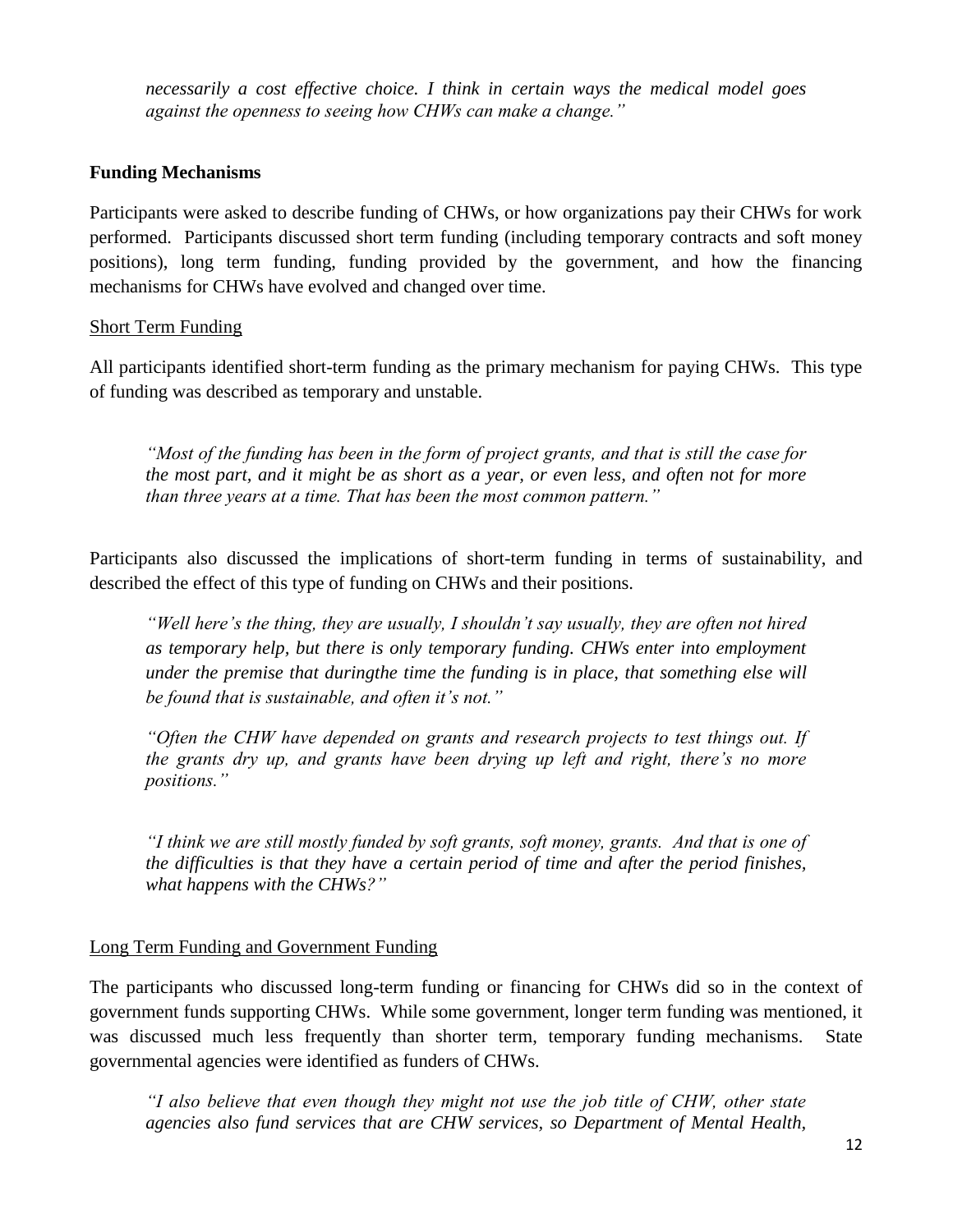*Department of Children and Families, you know, those sorts of things through a number of state agencies."*

In addition, federal social insurance programs were mentioned as ways CHWs are financed. Medicaid was discussed by key informants from Massachusetts as a source of federal funds for services typically provided by CHWs. Important to note is that the CHW profession was mentioned as not reimbursable under Medicaid, but rather services typically associated with CHWs. Medicaid was discussed as a way to pay CHWs through a fee-for-service payment mechanism.

*"There is funding available under certain MassHealth-our Medicaid program has certain services that can be performed by CHWs that are funded, such as tobacco cessation specialists-that service is supported through our Medicaid program, but I don't think any of those professions that you named are actually reimbursable per se in MA."*

*"…you can start to see Medicaid coming in to fund CHWs through the 11-15 wavier (federal wavier), which allows CHWs to be funded. So that is one of the ways which people have funded fee-for-service model, that's Minnesota's model for instance, directly funding CHWs. More typically the funding comes as part of a capitation like through Medicaid and it is up to the provider how they allocate them. The good news is when the CHW helps the team receive a level 3 certification; they get more of a reimbursement. Since the level 3 quality of care usually means having good care coordination and that is where CHWs come in, that's an increasingly thing that hospitals and private practices that use CHWs receive a lot Medicaid funding. They want to have this level 3 because it increases their payment. That's the Medicaid and capitation increase that is used to fund CHWs."*

The Affordable Care Act and health reform were mentioned by several participants as an important part of potentially longer term funding provided by the federal government.

*"The other thing that I just want to say is we've got some amazing opportunities with the implementation of the ACA, you know payment reform in Massachusetts."*

*"Pieces of the ACA talked about prevention, promoting healthier behaviors, etc. there are many CHW programs that are not based in healthcare settings so to speak would still be eligible for those grants, so I think the ACA really has a large focus on prevention and looking at doing things differently. I think that really open up the door for CHWs and CBOs."*

*"I think those of us who work in MA and across the region and across the country have some hopes that with health reform and the need to actually enroll and engage a whole new population in care, that there is going to-and also because CHWs are included in the ACA as a health profession-that we're really hoping that each of these little policy pieces lays the foundation for, again, more sustainable funding for the workforce."*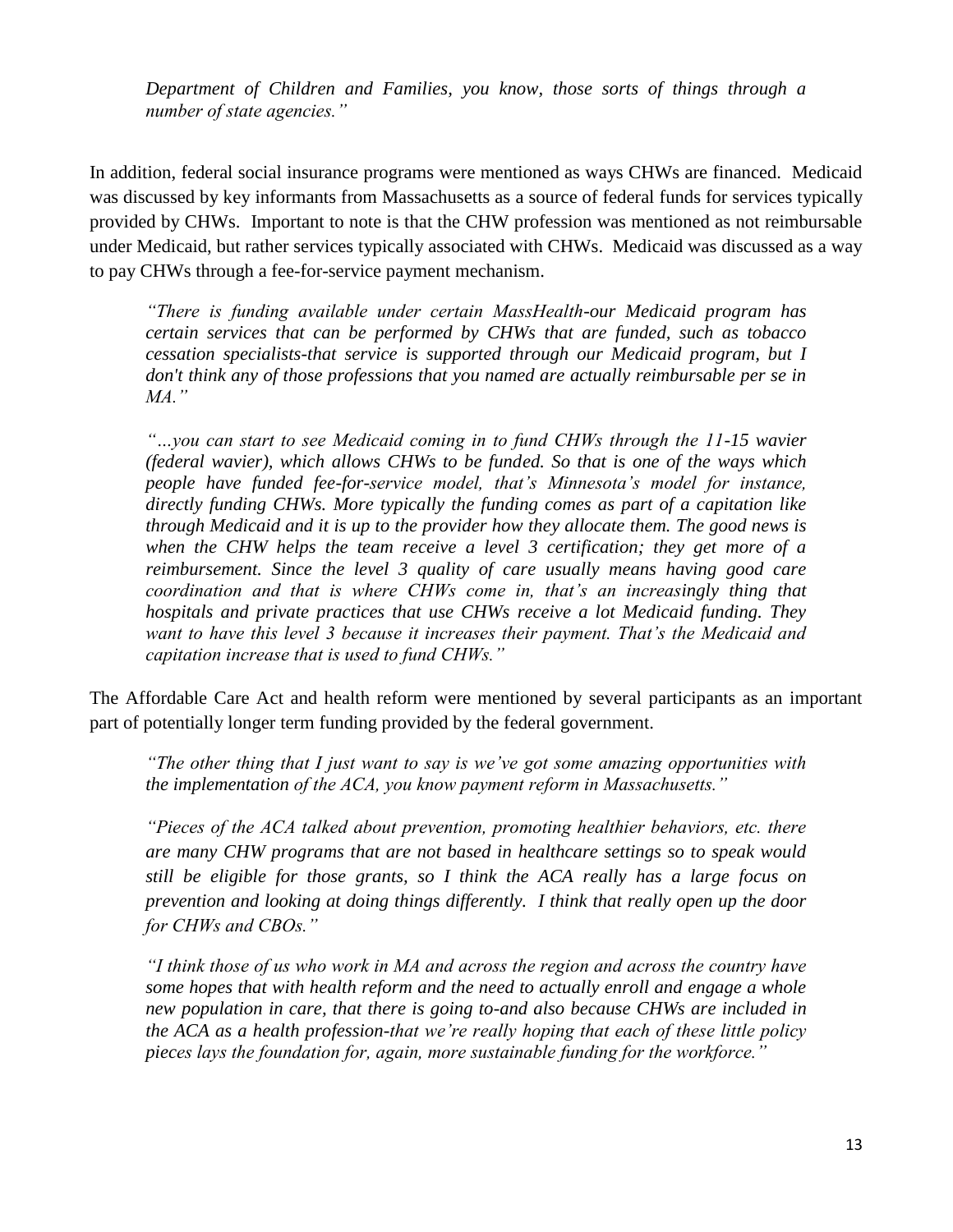Two participants who work with CHWs in Vermont identified a financing mechanism for CHWs that is unique among the state representatives interviewed. Insurance companies are required to pay into a fund (referred to below as PPP) that can be utilized to pay for community health services.

*"What that means, is that if you are an insurance company doing business in this state you have to pay into PPP for medical homes, and you have to pay into helping fund the community health team. And actually we get a set amount of funds based on how many patients you have and all of that, there's a formula. And then you can decide within your community to decide how you will use those funds to help pay for your CHW team. We use it to partially fund the community connection program…[the funds come] from the insurance companies. So it includes commercial insurance, it includes Medicaid. And Vermont is one of the 8 states participating in the Medicaid pilot for advanced practice primary care. So Medicare also pays in to this pool of money for the community health team. So it Medicare and Medicaid and any commercial insurance who want to do business in the state of Vermont have to pay into it."*

# Evolution of Funding for CHWs

While short-term, soft funding was identified as the most common way CHWs are paid for services, many participants acknowledged that the way organizations approach paying CHWs is changing. Health plans were identified as one example of groups paying CHWs via capitation and as part of a clinical care team.

*"It is changing now to where, for example, third party payers, like health plans are*  willing to pay providers to employ CHWs as part of either a direct sort of contract *expense, or as a legitimate expense as some part of a bundled payment or capitated payment plan. That is growing pretty rapidly."* 

*"Sometimes you'll have health insurance that funds their providers to have CHWs. Then another category would be like the patients in medical homes. These are cropping up where enlightened, and I think they are definitely enlightened, patient centered medical home … hire CHWs to be a part of their care coordination team. You have this model in Washington, you have this model in Oregon. Last year in the east coast we do have it. It is starting to catch on and primary care providers are starting to add CHWs to their team. Now these are all still through, sort of, private practices funding."* 

Shifting attitudes about inclusion of CHWs was identified as one possible reason for finding novel or non-traditional ways to pay CHWs.

*"That is changing and we are seeing hospitals, and to some extent health plans, who are saying 'We're not going to wait for somebody to pay us to hire them.' This is a fundamental shift."*

In addition, participants discussed the need to move away from fee-for-service reimbursement as a primary method of payment, and develop funding mechanisms to support CHWs in a way similar to other health care professionals integrated into clinical care teams.

*"We are not advocates for the fee-for-service reimbursement. Fee for service is going*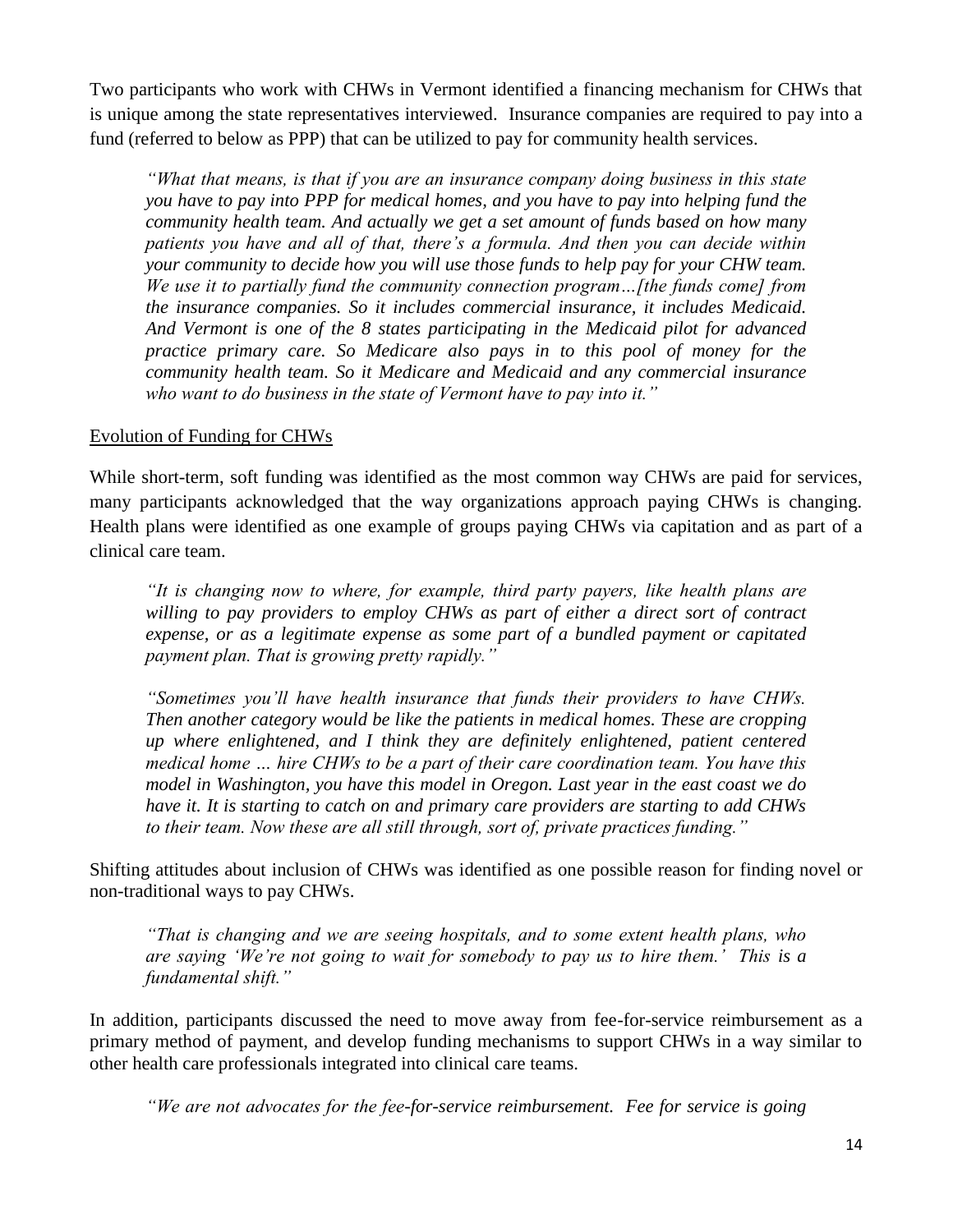*away in all aspects of health care. I think to jump on that bandwagon right now is the wrong way to go because it is going to go away for all medical services and providers. So now is not the time to go there."* 

*"The whole effort here for more sustainable funding is to move away from that kind of categorical, cyclical kind of funding to a more integrated approach to where CHWs will be considered to be an occupation, just like all the other members of a multidisciplinary care team, such as social workers, or dietician, or nurses or medical assistants."*

# **Job Stability**

Closely related to the funding mechanisms for CHWs is job stability. According to participants, CHW positions are often unstable and temporary, leaving some CHWs jobless. Others look for new jobs or get shifted into different positions where funding is available.

*"Often the agency that a CHW is working for will try to renew the grant, or try to get another grant, or try to piece together another grant, so a number of things happen. Often CHWs get laid off. Often CHWs are shifted to a different funding source and they do somewhat different work."* 

*"The services are here today and gone tomorrow."*

Because of the instability of funds, CHWs may also leave positions to find more stable jobs.

*"A lot of these positions carry no benefits, they are considered temporary hires, etc. so the stability is not good and there are a lot of folks who will jump from organization to organization. They will even leave a project early if they know that their own funding is going to run out in a year or less and there is a new project that they might get hired on."*

According to participants, one of the key consequences of job instability faced by CHWs is related to the CHWs' positions within a community, and the trust each CHW builds with the people they work with. Ultimately, that trust is compromised and the health of vulnerable communities is compromised.

*"So one of the fallouts from funding going away is that CHWs shift jobs, one is that they lose their jobs, and probably the worst one of all which happens is when CHWs that have built trust within their community get interrupted, those relationships that they have built are lost and are not that easy to rebuild. All that unstable funding really sabotages one of the unique things that CHWs are really able to do, which is to build trust within communities, which helps bring people in past the barriers to getting care."*

#### **Movement towards an understood, recognized, and valued workforce**

While there were clearly identified barriers to the payment of CHWs for services, many participants noted progress made within states and nationwide in issues related to CHWs. This progress, which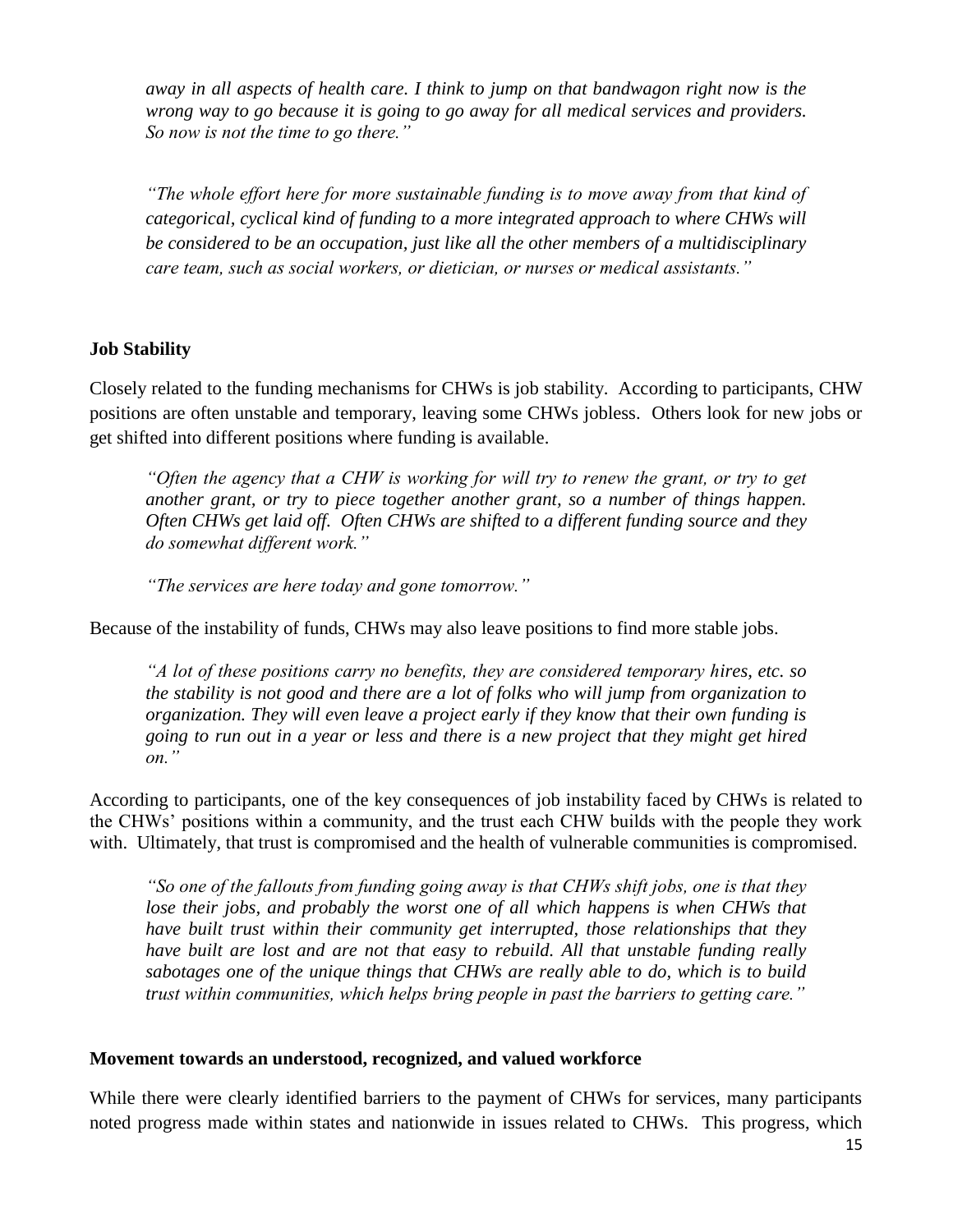was related to better definition, recognition, and valuing CHWs, is part of a complicated movement to enable the payment of CHWs for their services.

# Better Role Definition and Understanding of CHWs

Historically, individuals and organizations involved in health care have not understood the role of CHWs, which was confirmed by several participants.

*"It became very clear that CHWs felt that their work was often not understood, or recognized, or supported, or funded well."*

Improving understanding of CHWs within the health care system required, and to a large extent still requires, CHWs explaining their role and demonstrating their benefit to communities.

*"You have to do your professional identity work. You have to be out there explaining to people what's unique about this workforce and you're building all the time sort of champions for the workforce within all the sectors."*

Participants from Vermont indicated success in this area.

*"I would say in the very, very beginning, when we were a new breed but we quickly earned our place on the team. Now we are welcomed as part of the team, everyone knows that CHWs are a phone call away."*

#### Shifting Organizational and Institutional Recognition

While historically CHWs have not been recognized as a professional workforce, many participants discussed developments that indicate that CHWs are being recognized by some organizations and institutions. As mentioned in the previous section on government funding, the ACA specifically includes CHWs as health professionals. Participants expressed that this recognition is an important shift for the CHW workforce.

*"There is a lot of … direct language that quotes CHWs as necessary to the health care team going forward and I know in RI and a lot of other states they are trying to prepare for the CHW workforce because … up until this point there hasn't been anything at a federal level that looks at CHWs as part of the healthcare team."*

In addition to the ACA, state agencies, such as the Department of Health in Rhode Island, have begun to include language about CHWs in public health programs.

*"We have an instrumental goal in the way that CHW programs and positions are filtered into anything that comes out of our DOH [Department of Health]. Because of the fact that we have some people from the DOH on our advisory committee, they have been very vocal and great advocates, so every time they establish a new program or are putting funding out there for a new program, they make sure that CHWs are worded into the language and that has been a huge, huge help."*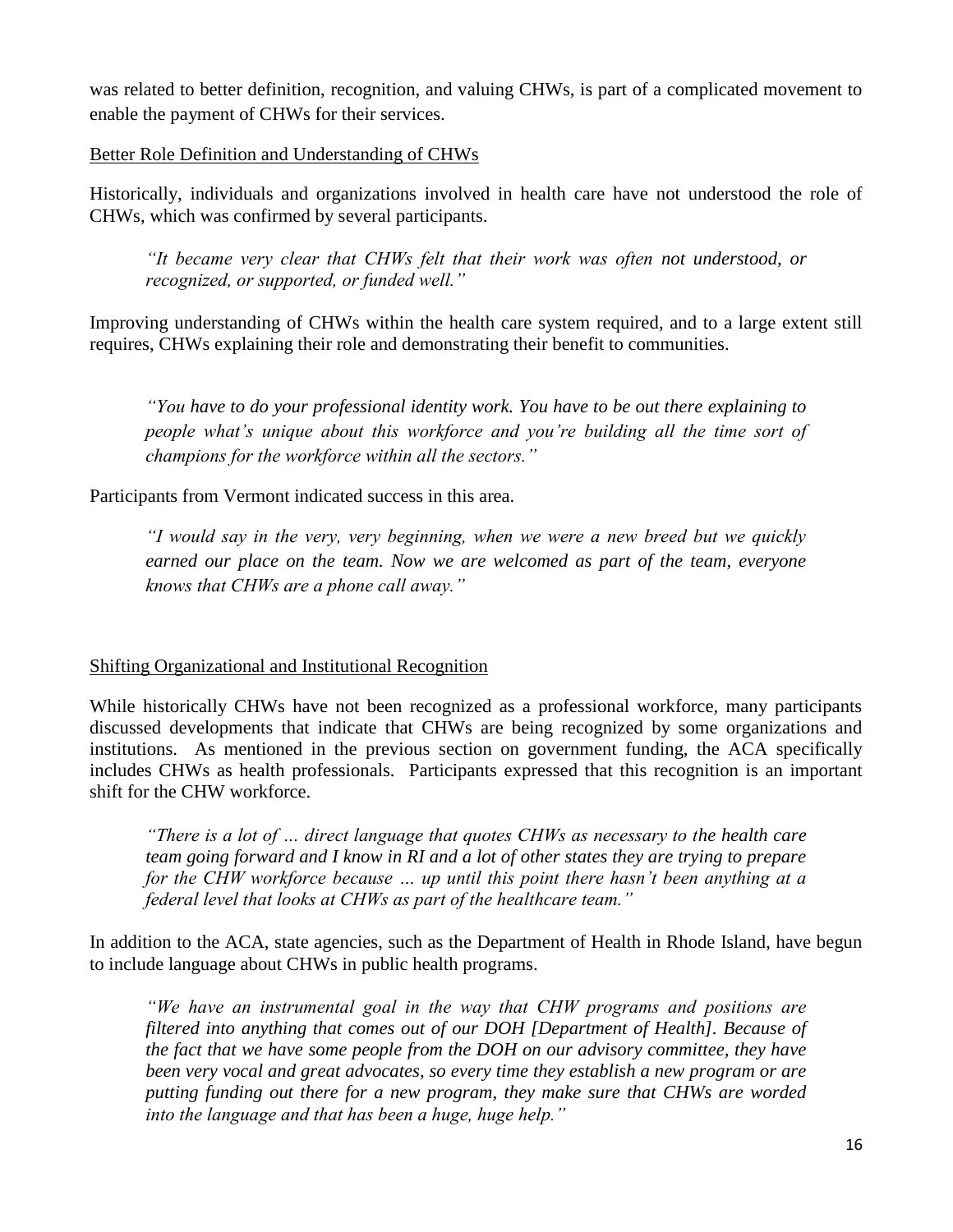Participant alluded to shifting attitudes about the value and importance of CHWs among organizations. In California, a large healthcare management organization was described as working towards more formal recognition of the workforce as a union.

*"These organizations are recognizing that CHWs add significant value to their operation above and beyond the cost of employing them."* 

*"I think more organizations understand the value and I think that also has to do with the recognition, they find that this workforce is important."*

*"There has been a movement, I know Kaiser the large HMO here, for example, has been moving aggressively to unionize the workforce."*

# Valuing CHWs

Important to establishing sustainable models of financing and employing CHWs are not only understanding what they do, but also recognizing the value in what they do. According to participants, organizations and health care professionals are beginning to recognize the value of CHWs.

*"I think you would hear from the doctors and nurses and other professionals, I've heard them say many times that they could not do their job without the CHW and without community connections. They really rely on them."*

*"A similar thing that we are seeing emerge is that organizations may be very proud of having a CHW program."*

#### Integration and Collaboration

Participants emphasized that one important shift that has started to happen in some states is the integration of CHWs into teams composed of many different types of health care professionals. Implicit in this shift is collaboration between CHWs and health care professionals. It is likely that the integration and collaboration within the health care system arises from better recognition and understanding of CHWs and more valuing of the work of CHWs by other health care professionals.

*"[There] is a shift from employing CHWs as part of a special program like an asthma prevention initiative, to being a part of a team, either on a public health/population basis, or as part of a clinical care provider team."* 

*"We work in a holistic model as part of our community health team where we work together with behavioral therapist and chronic disease management to totally make sure that people have what they need to increase their quality of life."*

*CHWs [are] part of clinical care teams that are dealing with the management of chronic conditions in a primary care setting. So they are part of the team, rather than a separate program, you might say.*

*"CHWs are the extended arm of the healthcare team that they are working with."*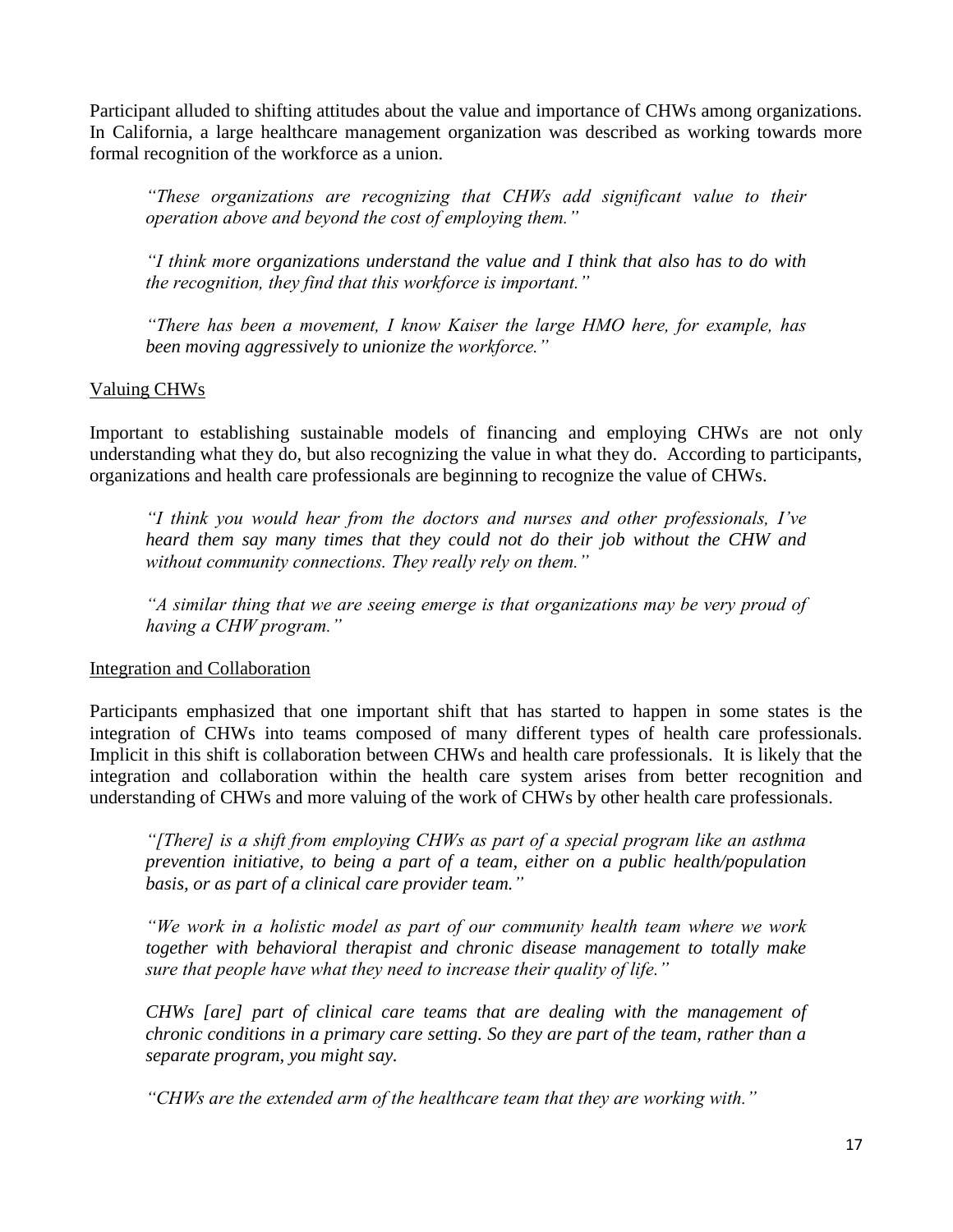Some reasons for this shift are the factors discussed previously; participants identified the ACA as a driving force behind better integration and collaboration.

"*Now with the Affordable Care Act, I think people are also thinking about patient centered clinical models looking at how to integrate more CHWs and promotores into their clinical team within the clinical setting."*

# Certification, Training, and Formal Education

An additional development in propelling the CHW workforce into a recognized and profession relates to training. Some participants identified training programs as important to building knowledge and enhancing capacity as a workforce. Note that one participant described training programs as less successful in one state (Rhode Island), which may suggest that CHW workforces in different regions or states may have different needs.

*"I would say also something that has worked for other states but did not worked for us is that they established training processes first, then once people were involved in training and they were better able to better understand that there really is a workforce, that they are not isolated, that helps them (CHWs) to self-advocate for organizing, whereas in our state, we said you have to organize, so it can works both ways."*

*"One of the other things that we do as an organization is to provide training for new promotores as well as a lot of advanced training on specific issues like advocacy leadership so we try not to replicate what already exists but really try to contribute to the current workforce with training that will enhance their current skills and knowledge base."*

# **Cost Effectiveness**

Participants were asked whether their experience with CHWs showed that they played a role in providing cost effective services. The constant struggle to provide tangible evidence to answer this question was a common theme.

*"I think we all know how difficult it is to prove a cost savings, cost-effectiveness when we are talking about prevention—because it is things that we prevented from happening."*

All participants were confident that CHWs would be part of a cost effective healthcare service model, although not necessarily in a stand-alone capacity. Respondents often cited the unique ability of CHWs to pull together parts of the current healthcare delivery model in a way that could provide substantial savings in the future.

*"[Healthcare organizations] are going to be challenged to show how their organization is cost-effective at addressing those issues, so they are going to be looking at this not so much in terms of the micro-level cost-effectiveness of CHWs, but how they can help them achieve organizational goals, looking at something like the example of reducing readmission rates for hospitals. That's going to call for an interdisciplinary effort*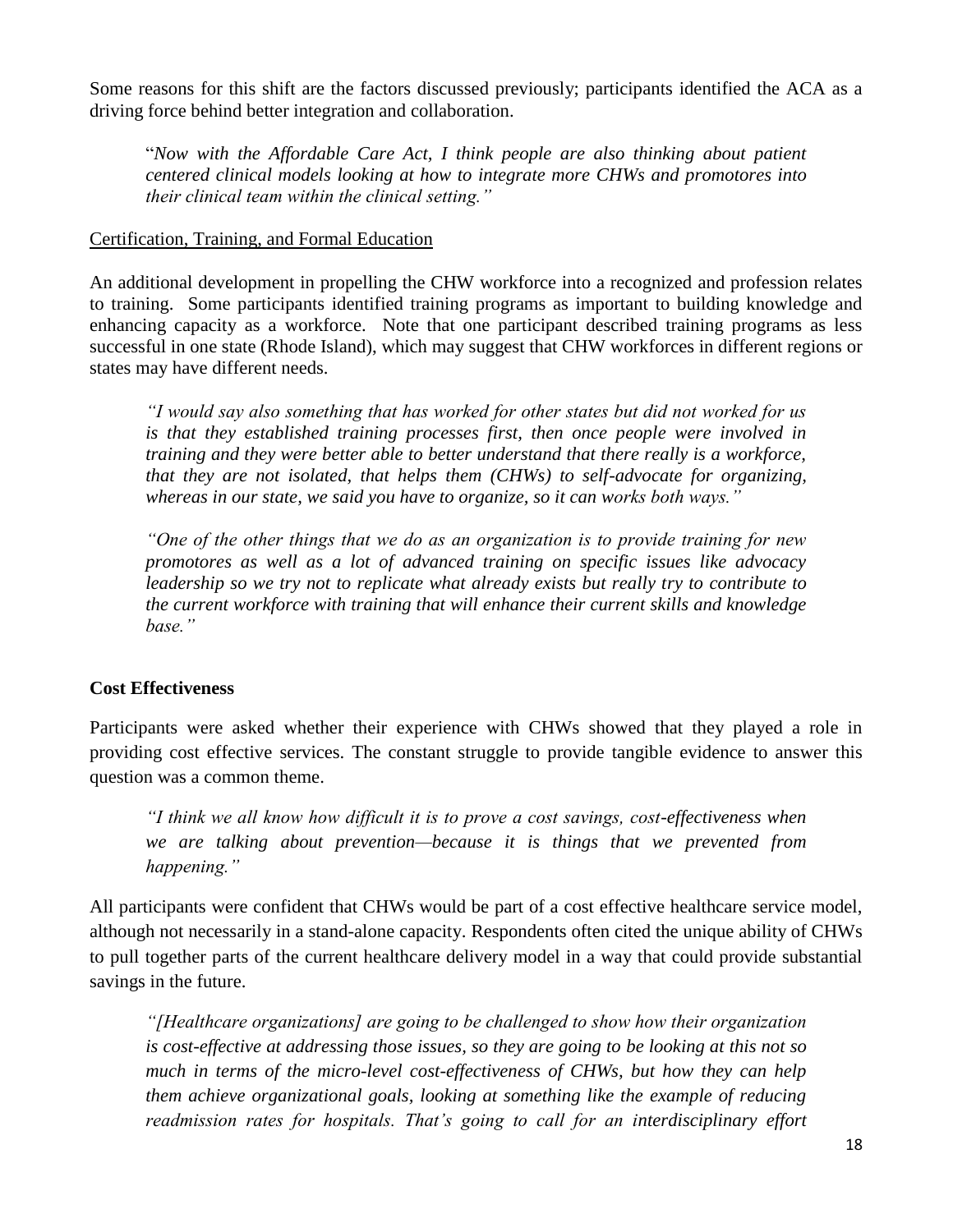*involving a bunch of different people, but there are some clear needs or opportunities for improving communication between providers and patients which the CHW can very efficiently help them achieve."*

The multifaceted work of CHWs within communities was often reflected in the participants' responses to questions regarding cost effectiveness.

*"The way we do it has a lot to do it navigation, has a lot to do with navigation system and also explaining the system how they work even talking about available resources. Those are always that someone in a clinic setting or someone in another setting doesn't have to take the time to explain. I think it's also explaining medications explaining how to prevent certain chronic illnesses for example, encouraging physical activity and community settings making sure people are healthier."*

One participant, whose organization incorporates CHWs, described observing their cost effectiveness first hand:

*"Our model happens to have the CHW and community connections as key members of our team. And we also get a lot more bang-for-the-buck that way."*

# **The Way Forward**

Each participant was asked to provide recommendations for the development of a sustainable CHW workforce in the state of Connecticut. Their responses most often highlighted a need for a synchronized, comprehensive change in the way that CHWs are recognized and valued by the healthcare sector and general public, in the way that CHWs are trained or certified, and the importance of CHW collaboration and leadership and in helping to realize these goals.

# Education and Outreach

The results of the interviews clearly highlighted that most people don't understand who CHWs are, the ways they currently fit into our healthcare system, or what they are capable of bringing to the table in the future.

*"What we are really trying to promote is the idea of CHWs as being the expert at understanding the life of the community, of the patient in a more holistic way, and trying to convince these other professions that there is a basis for this expertise in the life experience of the CHW that has value."*

*"I think this education is a crucial sort of, if not the first step, at least an early step, and trying to make something happen. And it is possible by getting testimonials from people within Connecticut—or potentially some people from neighboring states, particularly providers—to deliver specific testimonials about the value of CHWs that can make a huge difference."*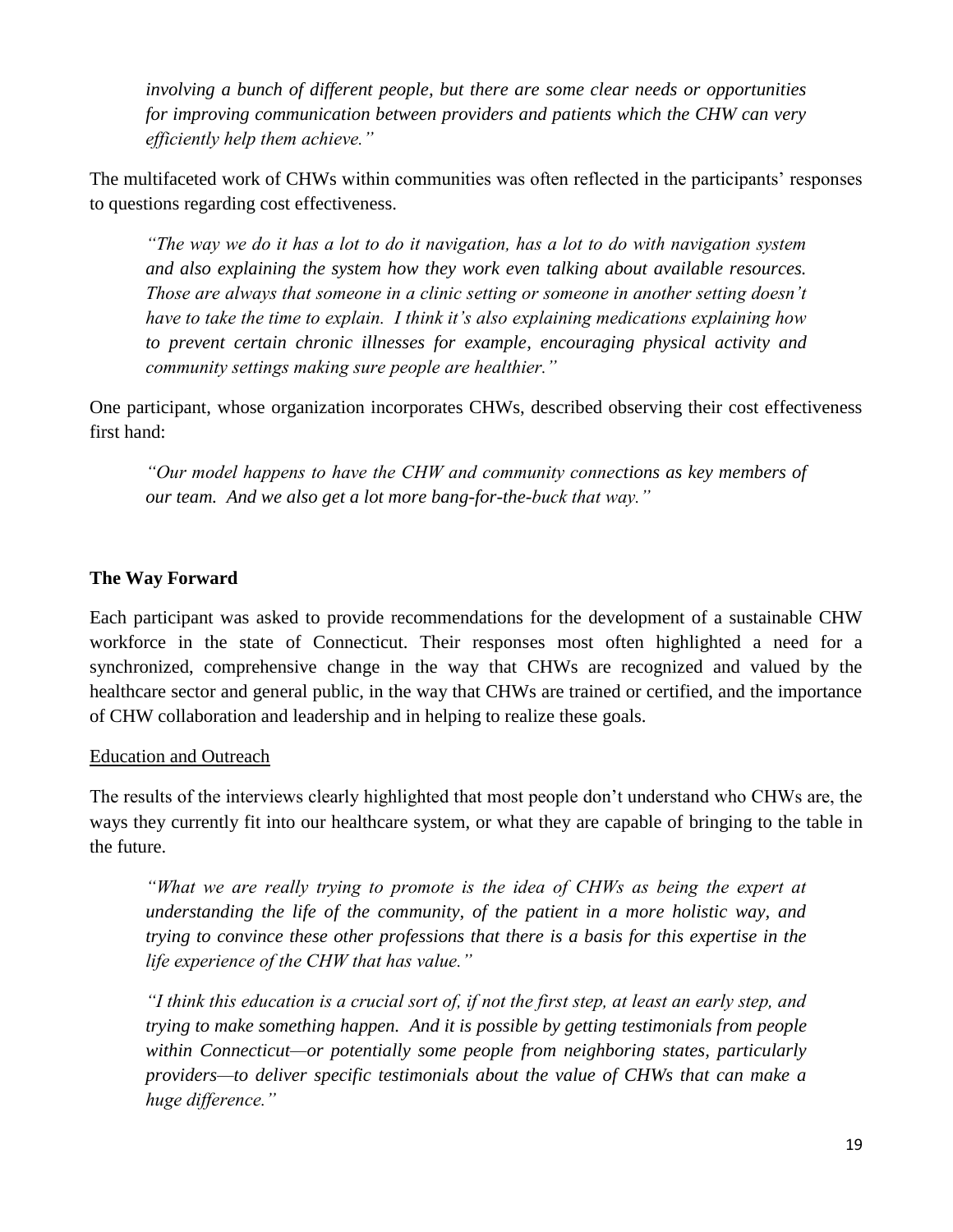Education and outreach were often seen as the foundation upon which to build a more stable stream of funding.

*"As a new profession, they are going to have to do better in terms of advocacy and outreach. They are going to have to learn how to—I don't want to call it lobbying—of educating the state legislators and developing a nation wide presence. Like we have the National Public Health Association, CHWs should have a presence on the Hill where they can have well-paid, skilled lobbyists who will persuasively talk to Congress people about the needs to change some of the reimbursement and to recognize the contribution their profession can make."*

*"…if you can show even in a small demonstration project that CHWs are very successful in, lets say, cancer screening or they are really successful in helping people access insurance programs or they are really successful as patient navigators whatever it is, I think then you can make a better argument for sustainable lines of funding."*

# Recognition and Acceptance

The participants spoke at length about the importance of recognizing the strengths and skills of CHWs and accepting their role as a member of the healthcare team. In many ways, the respondents described a challenge related to this theme, since so much of a CHW's skillset is comprised of intangible and context-specific skills.

"*It's a hard thing to measure, soft, as it were, the contribution that CHWs make, but they clearly—all the research shows—that they really help improve health outcomes and so some of the challenge has been sort of bringing people together around a professional identity of CHWs, common research metrics to actually be making the case—the business case, resources for research and evaluation of programs, you know those are sort of the bigger picture challenges."*

Strong communication skills, cultural competency, and shared experience were some of the most important factors that contribute to the unique value of CHWs.

*"That's going to call for an interdisciplinary effort involving a bunch of different people, but there are some clear needs or opportunities for improving communication between providers and patients which the CHW can very efficiently help them achieve."*

*"What we are really trying to promote is the idea of CHWs as being the expert at understanding the life of the community, of the patient in a more holistic way, and trying to convince these other professions that there is a basis for this expertise in the life experience of the CHW that has value."*

# Collaboration and Leadership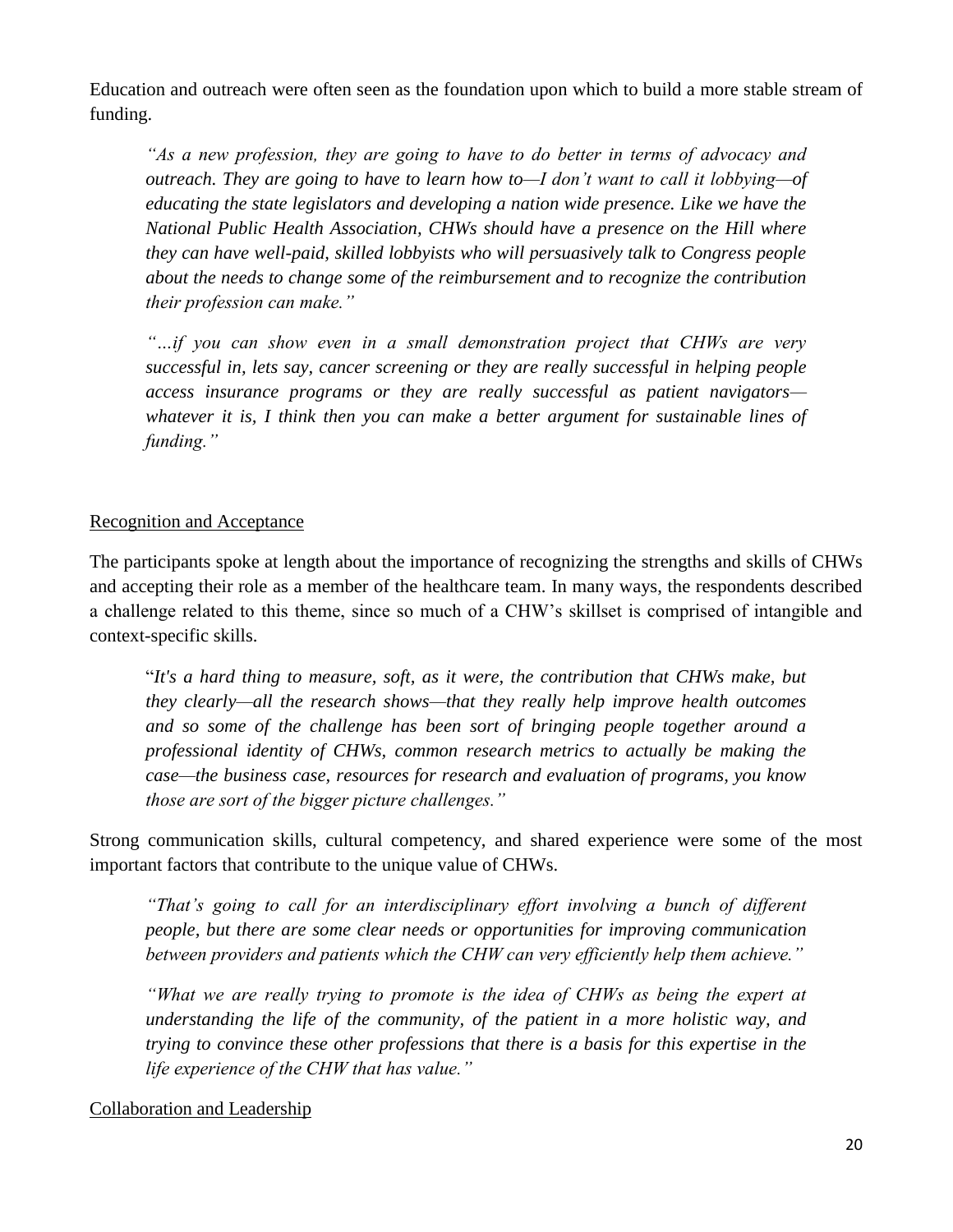Collaboration was the most commonly cited recommendation for the development of a sustainable CHW workforce. The support, networking and advice CHWs can offer one another as they are incorporated into the larger healthcare system will be important in sustaining momentum.

*"I think that folks need a place to kind of rally, come together, understand that they are all CHWs. That's how MACHWA started. We started because CHWs working in the field were saying that we needed a place for some networking, support, a place that we could gather to talk about the issues we are facing in the workforce. We were a network long before we grew into an association."*

*"…that knowledge of being able to know folks and convene in a place—I mean I learned about it in a conference. It's certainly one of the best ways that we can help one another to help CHWs become more integrated into this work, and also ultimately have the health of our public in a better state, so I would say that is definitely one way. I think the other is to have a statewide network or association where you bring together promotores and CHWs where they talk about the issues that they face. That for us, as an organization, has been tremendously organizational and helpful, and a way to provide us a direction in terms of advocacy for this workforce."*

Beyond collaboration among CHWs, developing partnerships with policymakers, administrators, and other members of the healthcare delivery system will be essential.

*"Yeah, it's a very interesting time now as this is unfolding, because I think a lot of people are really beginning to get it that the whole landscape is changing so drastically that this is the time to be connecting with people, and it's the time to be at the table, and it's the time to figure out which table to be at-that's what we're working on too."*

Strong leadership from within the CHW community is important not only for mentorship, but also for effective advocacy.

*"Nothing stands by itself-it all needs to be attended to at the same time. You're building the workforce, you're strengthening the leadership capacity of the workforce, because if one of us goes to talk to a legislator it has some impact, but if a CHW goes to a legislator and tells them how they made a difference in that community that the legislator comes from, it makes a bigger impact."*

*"I think that you need to identify CHW leaders. Somehow, convene your partners and hopefully get resources to convene partners so that CHWs can begin to come together to support figuring out what the state needs to move CHWs forward."*

*"…just like any other profession, those in the profession really need to be the driving force."*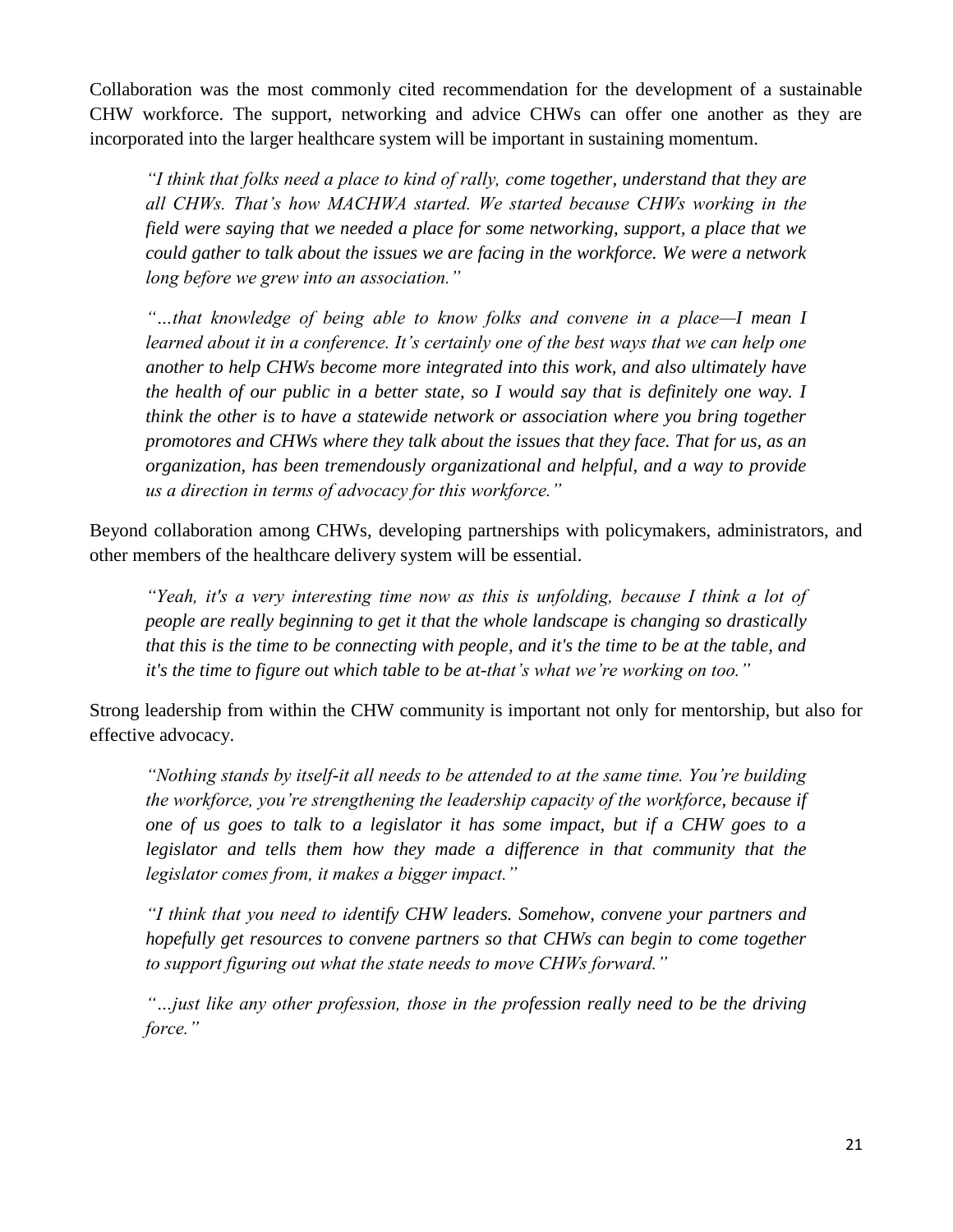## Training and Certification

Many respondents viewed a system of standardized training or certification as the missing link in formally connecting CHWs with the healthcare system. At the same time, such a formalized system risks alienating some of the most effective CHWs who are deeply embedded in communities and may not have the ability to fund or attend such a formalized program.

*"Well, in the scientific and health community you have a lot of debates as to whether or not certification is a good idea for CHWs. Um, on some sides, it's definitely a good idea just because of the reimbursement component—it will open doors for reimbursement. On the other hand, it's unclear whether or not it will put additional burdens [on] CHWs and additional difficulties to CHWs. But in terms of reimbursement, I do think that would be important."*

*"One of the benefits we hoped in becoming certified was that it may open up the door for some third party payment of some kind."*

*"…as I said earlier, that years down the road, employers might prefer to hire certified CHWs. One of the reasons that it is not mandatory in our state—and at one point the legislature wanted to see mandatory training—the workforce rallied and said that's not what we want."*

The responses from participants indicated that there is no consensus yet in the community on the best way to initiate a training program. Questions remain in terms of where classes should be held, what the curriculum would contain—even how the skills taught would be assessed. There was a trend in support of a 'core competency' model of training that would provide a general overview of pertinent skills to those enrolled. Questions about specialized training remain, but maybe more importantly, there is concern that some of the skills that make CHWs so effective in their roles may not be able to be taught in classrooms at all.

*"I would say that there is a need for a standard curriculum. The curriculum should be tied to education standards. As part of our research project we did a lot of looking what state training guidelines were. I think ideally, the training would be a community college credential. There are short tem training modules, but I would like to see community college credential. I would want to see a lot of attention put to the front side, not just classroom education."*

*"Many of the places where people think about doing training are academic institutions, so finding the right place to do the training is very important. You have to take into account that it is an adult learning, that it is oriented towards the actual job. A work-study approach might be needed. The style of learning is very important. Then how do you know that somebody is able to do all that stuff? So you have to have some kind of standards you have to have some way of saying "This person is a CHW". And that is not as simple as it might sound, because academia says, " If they go to all the courses and they pass all the tests then they can do it." but what if it's not an academic training program? You really want to emphasize communication, you really want to emphasize if they can actually help someone navigate the*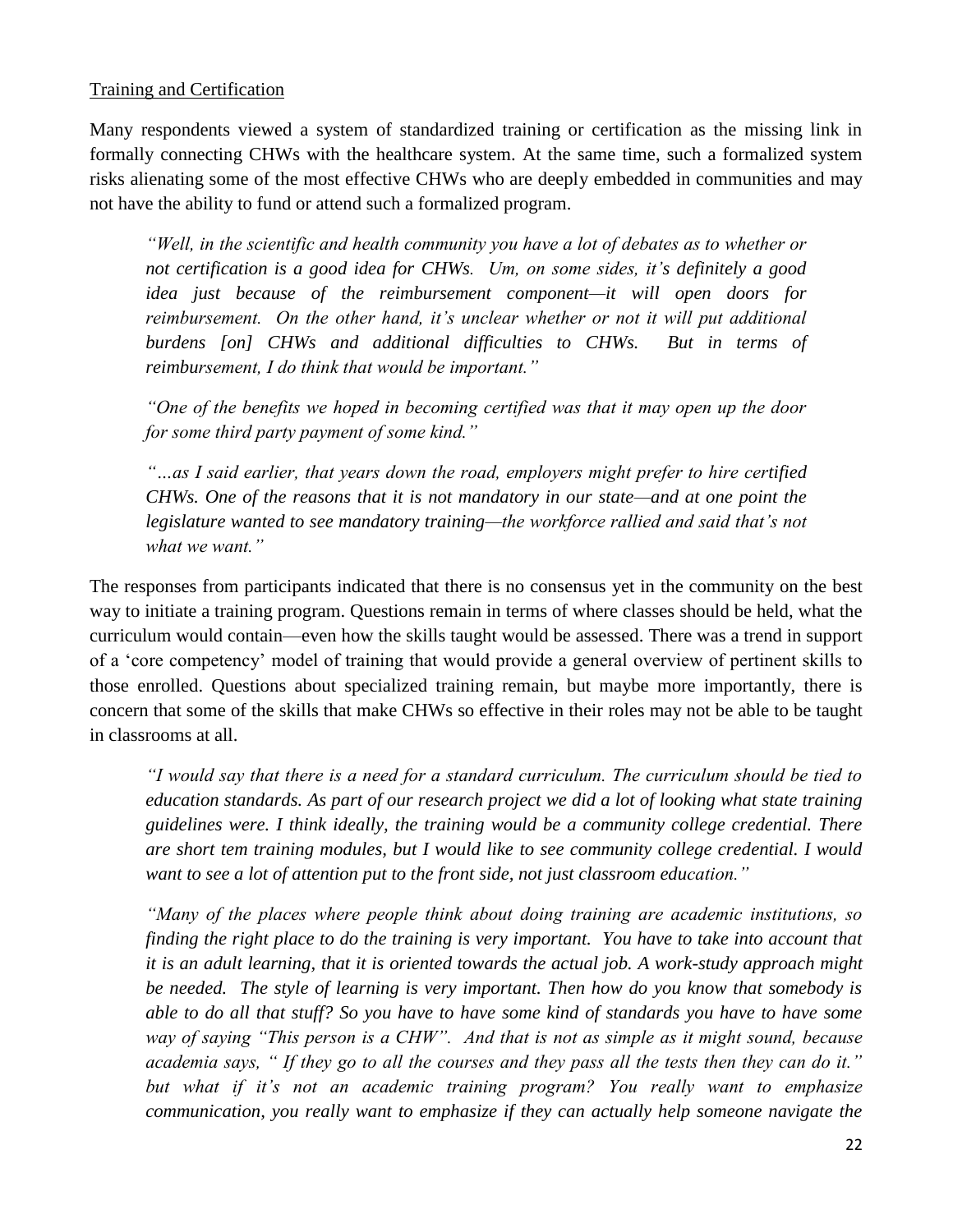*system, do they know how to interact with somebody and help them steer and resolve any issues? You know all these things are something that does not lend itself to a multiple choice exam. Nor is it the people who you want to be CHWs who are good test takers. You have to have some way of saying "OK, they have the level of confidence that is needed". That is one of the most challenging aspects…"*

#### **Resources**

As is the case around the country, scarce resources are a major threat to the development of a sustainable CHW model in the state of Connecticut. As mentioned previously, short-term and unstable sources of funding often counteract the progress CHWs are able to make in the communities they serve.

*"So I would say in CT what you really need is to move towards having full time paid positions whether they be to the heath care system or whether they be through community organizations, whether it be through county health departments, but paid full time."*

Beyond monetary resources necessary to fund the work of CHWs, the participants described a lack of human and ideological resources vital for training and regulating this new workforce.

*"And also what's needed is funding, not just to support CHW services, but to support training, to have a well-trained workforce. That's often lost in the shuffle because people ask 'How are we going to fund the services?' but you also need to fund the support for the workforce."*

*"There is still a need beyond actual financing strategies that will support sustainable employment for CHWs for things like workforce development and occupational regulation if we are going to have standards for who is qualified to be a CHW, so there needs to be some resources behind developing a program to oversee that."*

Several respondents spoke of one resource, in particular, that is especially difficult to increase considering the unfamiliar nature of the CHW model at the present time: full-time employment.

*"I would suggest arrangements for internships opportunities and that there should be jobs for people. It is sort of a difficult situation. You do not want to see people spend eighteen months in community college and then find out they cannot get a job."*

*"I can think of a few agencies off the top of my head that hire just under full time hours, so let's say like 32.5 hours instead of 37 or 35 and that means that they don't have to pay the benefits. But often they are paid with benefits, but they are underpaid."*

#### DISCUSSION AND RECOMMENDATIONS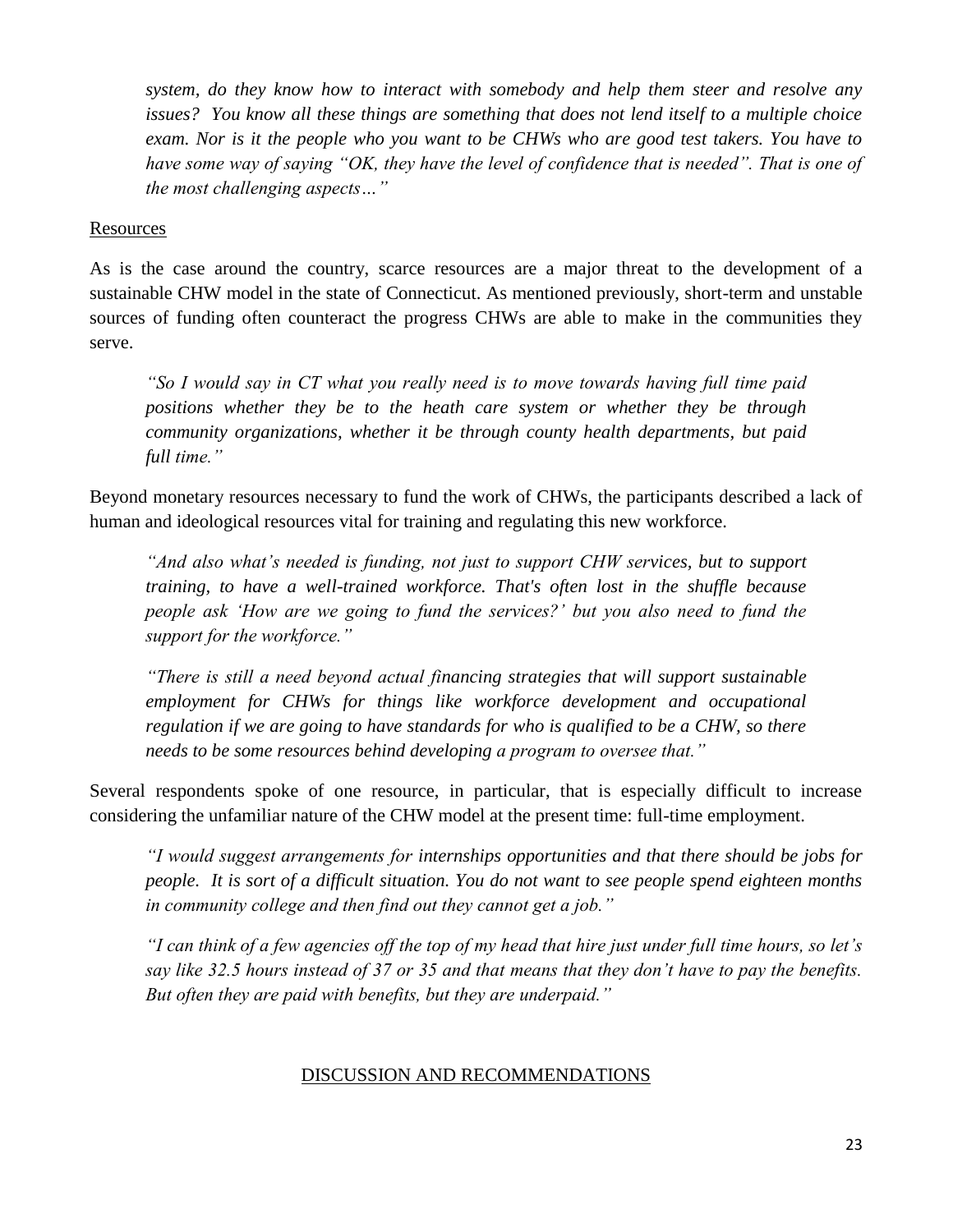This paper has brought to the surface the challenges of reimbursement for CHWs in the United States. While doing so, this research has also highlighted additional challenges for CHWs such as training and understanding the many roles and names in which they operate. Recommendations and best practices were identified through speaking with key informants involved with the CHW workforce in several New England states, New York, Texas, and California. In highlighting the key challenges identified by this research, we hope that the information compiled in this report will guide and facilitate a dialogue about methods to promote the sustainable funding of CHWs, to highlight their unique skillset and role within their communities, and to create a network of empowerment for these individuals in the state of Connecticut. The following sections discuss several broad themes uncovered during interviews with key informants. We hope that community leaders in Connecticut, and elsewhere, can use this information to continue to define, shape, and empower the CHW workforce.

#### **Key Challenges Faced by CHWs:**

One central issue that Connecticut will need to address is the current structure of reimbursement and funding mechanisms for CHW services. Our research indicated that there was consensus among members of CHW advocacy and organizational groups that the term "reimbursement" is not appropriate for describing the way that CHWs are compensated in Connecticut. Our data revealed a shift in the language used to describe CHW compensation that views the term "reimbursement" as a loaded term in the sense that it has implications of structured compensation from third-party payers, and as a concept weighed down by political and economic ramifications. The word "reimbursement" is too easily associated with the idea of increased cost, and might contradict one of the most appealing characteristics of the CHW model: its ability to contain costs. It was the view of many participants that the word's use might hinder the evolution of a sustainable model for financing the work of CHWs.

In terms of CHW compensation, the majority of interviewees reported sources of funding to be short-term, which often leads to a disjointed work environment and significantly contributes to job instability for the CHW workforce. The "revolving door" phenomenon that often results as CHWs cycle through funding sources and move from project to project is detrimental to the relationships that they work so tirelessly to build within underserved and alienated communities.

Not only are funding sources typically unstable, but information gathered from these interviews also suggests that there is a considerable amount of confusion in the general public as a result of the diversity of titles and roles occupied by CHWs—which only further complicates matters of funding. The lack of knowledge of CHWs' skillsets and the importance of their work in their communities hinders the availability of employment for this population. Misunderstanding and undervaluing the roles of CHWs proved to be one of the largest barriers to funding. Additionally, our research revealed that balancing soft skills with formal education and training is a significant struggle for CHWs. The tension between valuing cultural competency, shared experience and community knowledge, versus more formal measurements of occupational preparation such as educational achievement and formal training, has also created barriers for the employment of CHWs in the current system.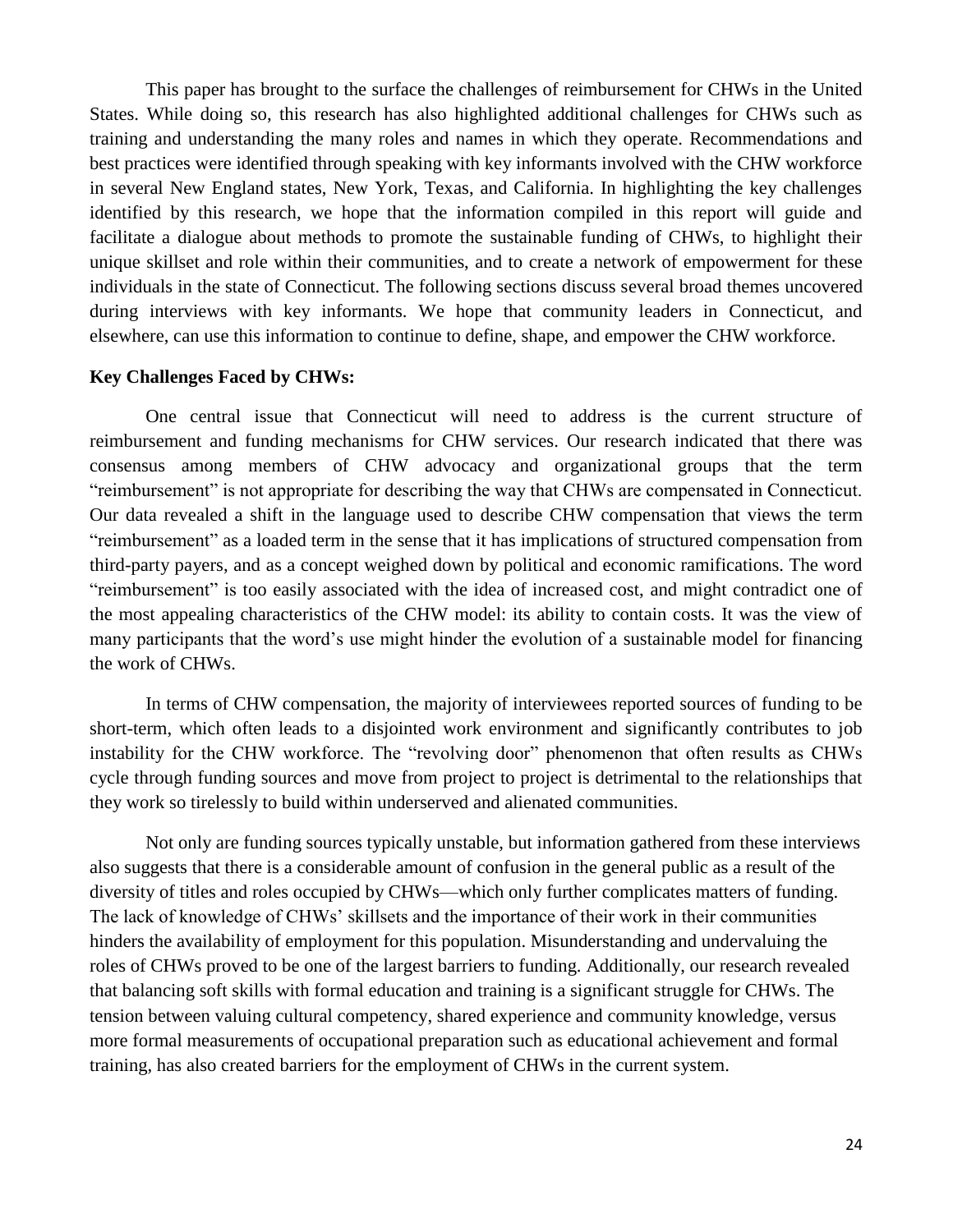#### *Education and Training*

Formal training and certification is limited among CHWs, and no universal set of training standards exists. Some participants felt that an established training program would be important as a means to insure adequate compensation of CHWs by providing a demonstrable set of skills and competencies. There was disagreement among the respondents regarding the most appropriate set of skills on which to focus. Some respondents favored a generalist training model that would provide basic navigation, access, and communication skills and would be applicable to a wide array of health issues, while others were in favor of a more specialized training model that would focus on specific diseases or types of disease, such as tobacco cessation, child and maternal health, and diabetes management. A common theme identified regarding the training/certification question was that handson field experience would be an essential component of a successful program.

There was also concern raised that the implementation of a formal program might alienate CHWs who are deeply embedded in the communities in which they live. This concern is particularly relevant for underserved immigrant communities with CHWs who may not have the financial resources or language skills required to access a formalized training program. If the development of a formal certification or training program were to become the defining factor in terms of identification of the CHW role and identity, states will be forced to address this barrier before implementation or else risk alienating one of the most important and dynamic sectors of the CHW workforce.

#### *Collaboration and Integration into Clinical Care Teams*

A common theme from interviews was that CHWs were often both seen as a threat to more established health professions (e.g. nurses), and devalued for their lack of standardized academic training. To address these occurrences, significant efforts must be made to fully integrate CHWs into healthcare provider models in clinical settings. These efforts can be focused on outreach and education to healthcare providers of the value of CHWs, and also consistent collaboration with healthcare providers to provide meaningful opportunities for CHWs within clinical care teams.

#### *CHW Leadership and Empowerment*

The importance of professional networks of CHWs and the capacity for CHWs to take leadership roles within these networks was a consistent theme in the interviews. Participants from states with a more established professional role for CHWs stressed the benefits that came from strong CHW networks in their states, including the opportunity to network, and to better advocate for a more integrated role of CHWs within the health care system. While strong efforts to create a professional network of CHWs are currently underway in Connecticut, they must be sustained to further elevate the role of CHWs in the state.

#### **Limitations**

Small sample size and limited generalizability were the primary limitations of the study. Though great effort was made to get a representative sample of key informants throughout the country, the sample size of participants was relatively small, and may not be completely representative of the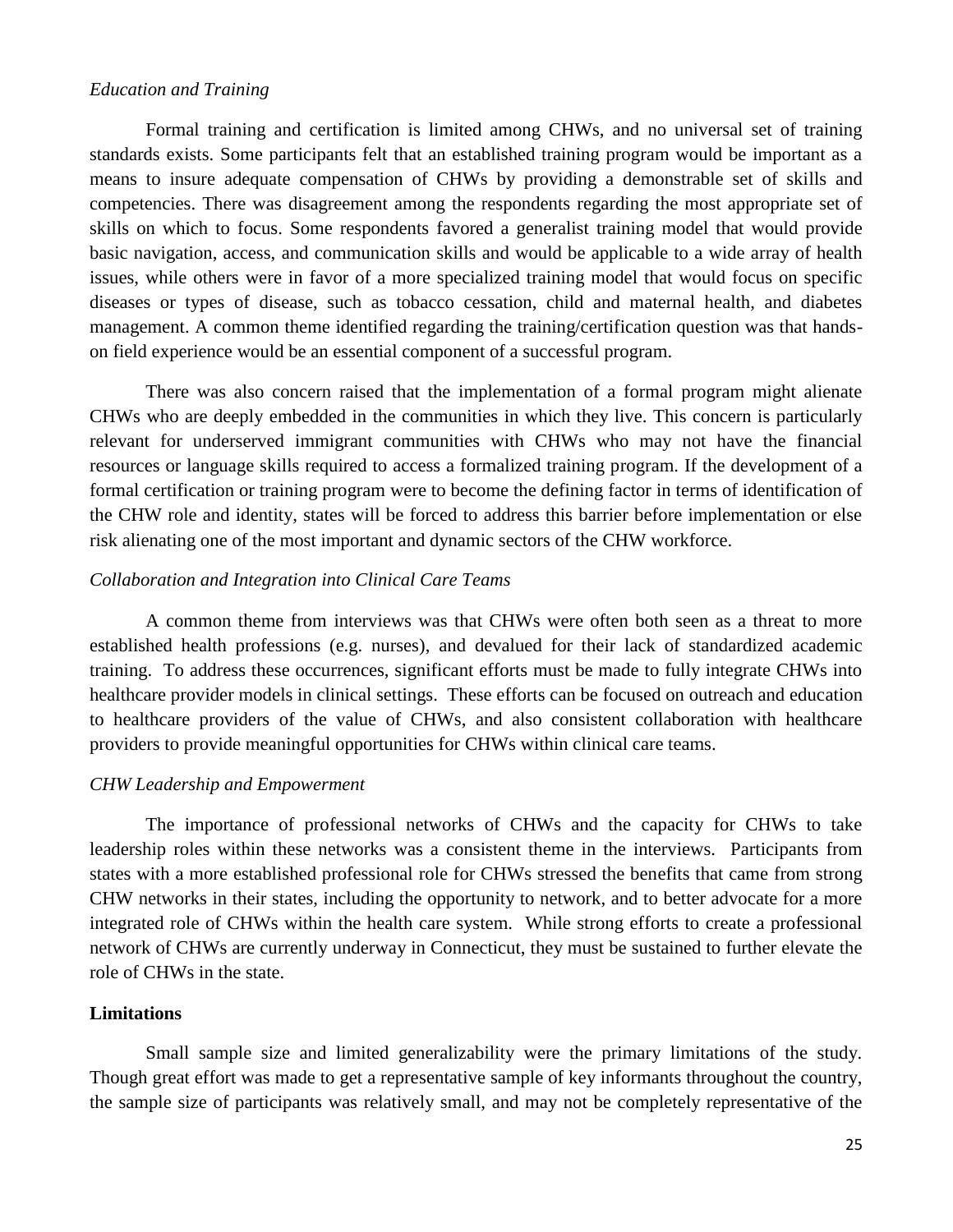actual views of key figures within the CHW profession. This may be particularly true in Connecticut, where the status of the profession within the state made it difficult to locate individuals willing to participate in the study. Further, because of significant differences among states, the results and recommendations from participants in other states may not be fully generalizable to Connecticut, though great effort was made to interview as many participants as possible from the greater region in which Connecticut is located.

# **Conclusion**

The insight offered and lessons learned from states with more defined roles for CHWs within the healthcare system should be considered in the development of the CHW profession in Connecticut. Education and outreach of the role and value of CHWs can help increase the recognition and acceptance of CHWs as an integral part of the healthcare system within the state. These efforts can be furthered by the creation of a strong professional network of CHWs, and the capacity building of CHWs to play key roles within these networks. Finally, an increased emphasis on certification and training of CHWs can maximize the impact CHWs in the community, and also help formally signal the value CHWs have consistently offered.

CHWs have consistently been shown to be a cost-effective strategy to improve the overall regional health, particularly in the most vulnerable of communities. Further recognizing, developing, and utilizing CHWs in Connecticut are important strategies to maximize positive health outcomes and reduce health disparities throughout the state, and should be pursued by key decision makers going forward.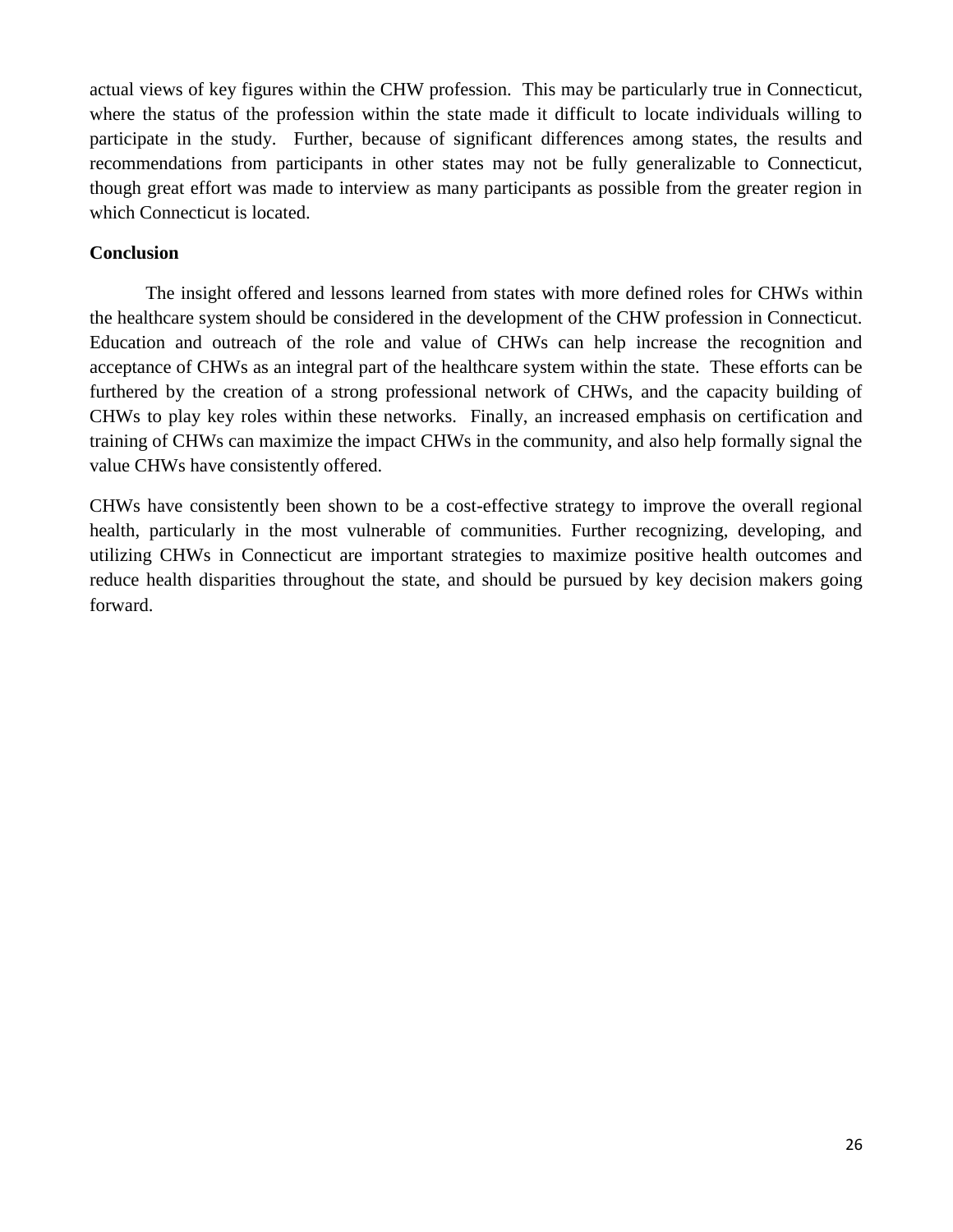# References

<span id="page-26-0"></span>1. Services UDoHaH. Community Health Worker National Workforce Study. 2007: 1-269.

2. Rosenthal EL, Brownstein JN, Rush CH, Hirsch GR, Willaert AM, Scott JR, et al. Community health workers: part of the solution. Health Aff (Millwood). 2010; **29**(7): 1338-42.

3. Ingram M, Reinschmidt KM, Schachter KA, Davidson CL, Sabo SJ, De Zapien JG, et al. Establishing a professional profile of community health workers: results from a national study of roles, activities and training. Journal of community health. 2012; **37**(2): 529-37.

4. Herman AA. Community health workers and integrated primary health care teams in the 21st century. The Journal of ambulatory care management. 2011; **34**(4): 354-61.

5. Viswanathan M, Kraschnewski JL, Nishikawa B, Morgan LC, Honeycutt AA, Thieda P, et al. Outcomes and costs of community health worker interventions: a systematic review. Medical care. 2010; **48**(9): 792-808.

6. Arvey SR, Fernandez ME. Identifying the core elements of effective community health worker programs: a research agenda. American journal of public health. 2012; **102**(9): 1633-7.

7. Viswanathan M, Kraschnewski J, Nishikawa B, Morgan LC, Thieda P, Honeycutt A, et al. Outcomes of community health worker interventions. Evidence report/technology assessment. 2009; (181): 1-144, A1-2, B1-14, passim.

8. Norris SL, Chowdhury FM, Van Le K, Horsley T, Brownstein JN, Zhang X, et al. Effectiveness of community health workers in the care of persons with diabetes. Diabetic medicine : a journal of the British Diabetic Association. 2006; **23**(5): 544-56.

9. Education N. Advancing community health worker practice and utilization: the focus on financing. San Francisco, CA: Center for the Health Professions, University of California at San Francisco. 2006.

10. Nemcek MA, Sabatier R. State of evaluation: community health workers. Public Health Nurs. 2003; **20**(4): 260-70.

11. Terpstra J, Coleman KJ, Simon G, Nebeker C. The role of community health workers (CHWs) in health promotion research: ethical challenges and practical solutions. Health promotion practice. 2011; **12**(1): 86-93.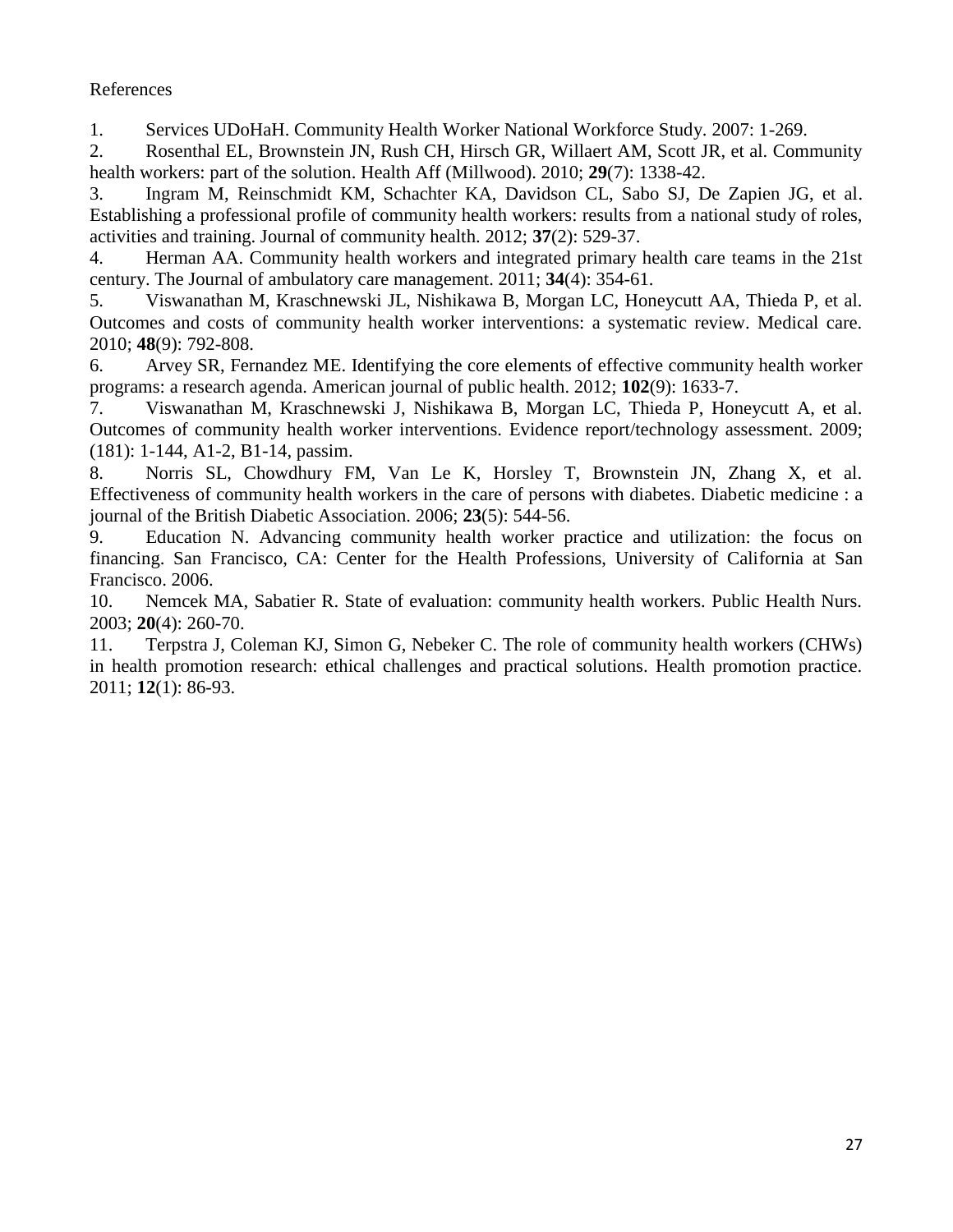# **APPENDIX I** – INTERVIEW QUESTIONS

This model is focused on the economic sustainability of the CHW workforce and the potential future role of CHWs in the health care system.

- What qualifies a CHW for reimbursement?
- How are CHWs reimbursed?
- What reimbursement mechanisms are in place?
	- o Who pays the CHW?
- How are CHWs' fees determined?
	- o Does the CHW have the power to manage their fee?
- Do you see CHWs playing a cost-effective role in the health care system?
- Is there state and/or federal money available to reimburse CHWs? How much?
	- o Medicare
	- o Medicaid

For other states:

- What barriers have you faced in terms of reimbursement of your CHW workforce?
- What guidance can you offer a state that is attempting to establish its own CHW workforce?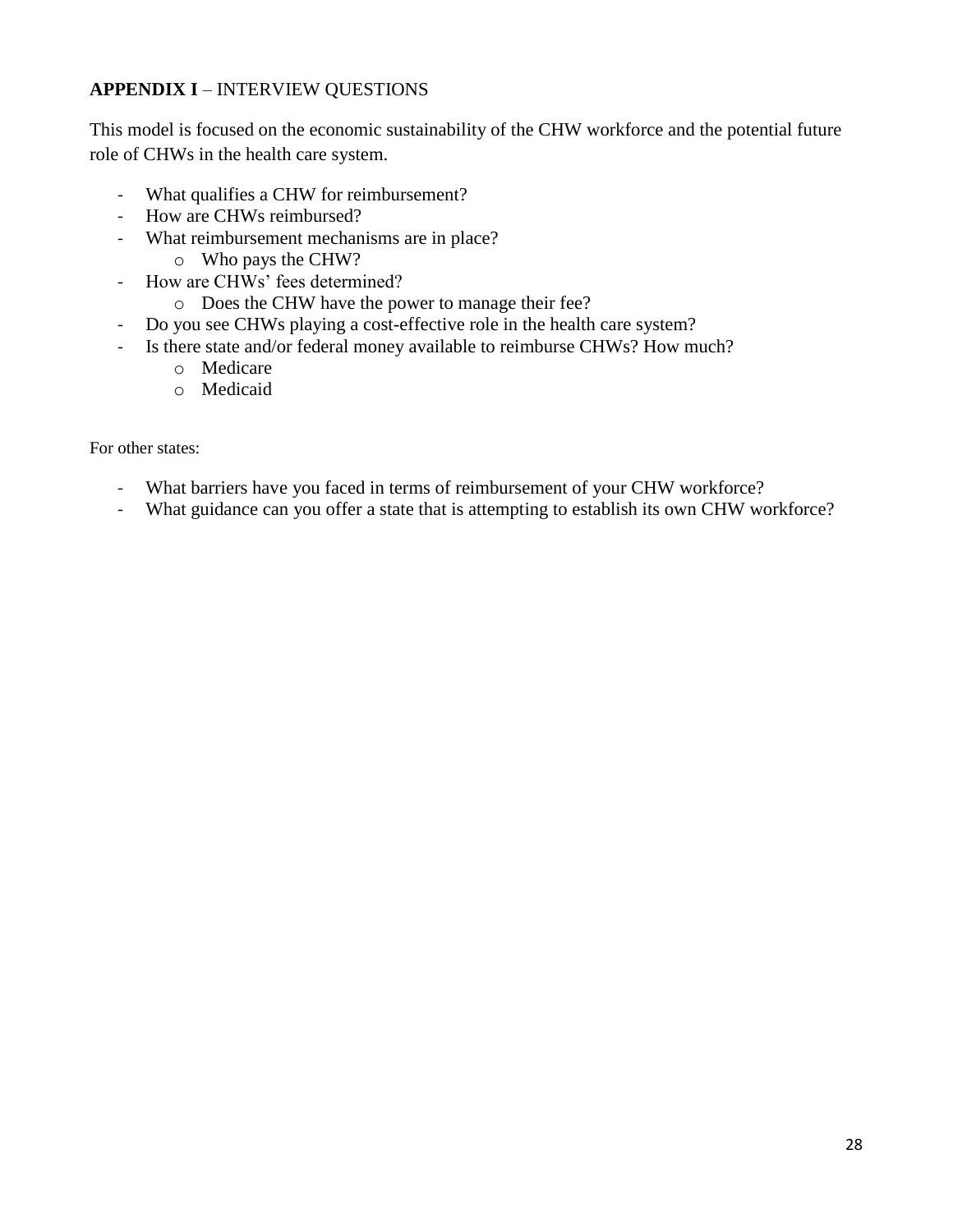# **APPENDIX II** – Frequency Codes

PRIMARY DOCS

---------------------------------------------------------------------------------

| CODES |                      | $\mathbf{1}$       | $\overline{2}$ | 3              | 4              | $\overline{7}$ | 8              | 9              | 10             |                | 11 Totals    |
|-------|----------------------|--------------------|----------------|----------------|----------------|----------------|----------------|----------------|----------------|----------------|--------------|
|       | 1: Defining reimburs | $\frac{1}{2}$<br>0 | 0              | 0              | $\overline{2}$ | 0              | 1              | 0              | 0              | 0              | 3            |
|       | 2a: Tangible skills  | 0                  | $\overline{2}$ | $\mathbf 1$    | $\mathbf{1}$   | 0              | 0              | 1              | 1              | 1              | 7            |
|       | 2b: Intangible skill | 3                  | 0              | 4              | $\overline{2}$ | 0              | 0              | 1              | 1              | 1              | 12           |
|       | 2c: context-specific | $\overline{2}$     | $\overline{2}$ | 0              | $\overline{2}$ | 0              | 1              | 3              | $\overline{2}$ | 6              | 18           |
|       | 2d: Defining qualifi | 0                  | 3              | $\overline{2}$ | 3              | 0              | 0              | 3              | $\mathbf 1$    | $\overline{2}$ | 14           |
|       | 2e: Certification/tr | $\overline{2}$     | 0              | 0              | 0              | 4              | 0              | $\overline{2}$ | 1              | $\mathbf 1$    | 10           |
|       | 2f: Certification/tr | 0                  | 1              | 0              | 0              | 0              | 0              | 0              | 0              | 0              | $\mathbf{1}$ |
|       | 3a: Role confusion/l | 5                  | 4              | 4              | 5              | $\mathbf{1}$   | $\overline{2}$ | $\mathbf{1}$   | 4              | 4              | 30           |
|       | 3b: Undervaluing of  | 1                  | 0              | $\overline{2}$ | $\overline{2}$ | $\overline{2}$ | 0              | $\overline{2}$ | $\overline{2}$ | 4              | 15           |
|       | 3c: Complexity of fu | 0                  | 0              | 0              | 1              | $\mathbf{1}$   | $\overline{2}$ | 3              | 0              | 3              | 10           |
| 3d:   | Threat to establ     | 0                  | 0              | 1              | $\mathbf{1}$   | 1              | 0              | 0              | 0              | $\mathbf 1$    | 4            |
|       | 3e: Cultural climate | $\mathbf 1$        | 0              | $\mathbf 1$    | $\mathbf{1}$   | $\mathbf 1$    | $\mathbf{1}$   | $\overline{2}$ | 0              | 3              | 10           |
|       | 3f: Certification/tr | 0                  | 1              | 0              | 0              | 0              | 0              | 0              | $\mathbf 1$    | 1              | 3            |
|       | 4a: Evolution of fun | 5                  | 0              | 5              | 3              | $\mathbf 1$    | 1              | 3              | 1              | 5              | 24           |
|       | 4b: Long-term        | 1                  | 0              | $\overline{2}$ | 0              | 1              | 0              | 0              | $\mathbf 1$    | $\overline{2}$ | 7            |
|       | 4c: Short term fundi | $\overline{2}$     | $\overline{2}$ | 0              | 1              | 6              | 5              | 4              | $\overline{2}$ | 7              | 29           |
|       | 4d: Government       | $2^{\circ}$        | $\mathbf{1}$   | $\mathbf 1$    | $\mathbf 1$    | $\overline{2}$ | 3              | 4              | $\overline{2}$ | $\overline{2}$ | 18           |
|       | 5a: Job instability  | 3                  | $\mathbf{1}$   | 0              | $\overline{2}$ | 4              | $\overline{2}$ | $\mathbf{1}$   | $\overline{2}$ | 4              | 19           |
|       | 6a: Shifting institu | 5                  | $\mathbf{1}$   | $\overline{2}$ | $\mathbf 1$    | $\overline{7}$ | $\overline{2}$ | 9              | $\overline{2}$ | 0              | 29           |
|       | 6b: Better role defi | 3                  | 0              | $\mathbf{1}$   | 0              | 0              | $\overline{2}$ | 3              | 0              | $\overline{2}$ | 11           |
|       | 6c: Beter integratio | $\mathbf{1}$       | 0              | 5              | 5              | $\overline{3}$ | $\mathbf{1}$   | 4              | $\mathbf 1$    | 0              | 20           |
|       | 6d: Valuing CHWs     | $\overline{2}$     | 0              | $\overline{2}$ | $\overline{2}$ | $\mathbf{1}$   | $\mathbf{1}$   | $\mathbf{1}$   | 0              | 0              | 9            |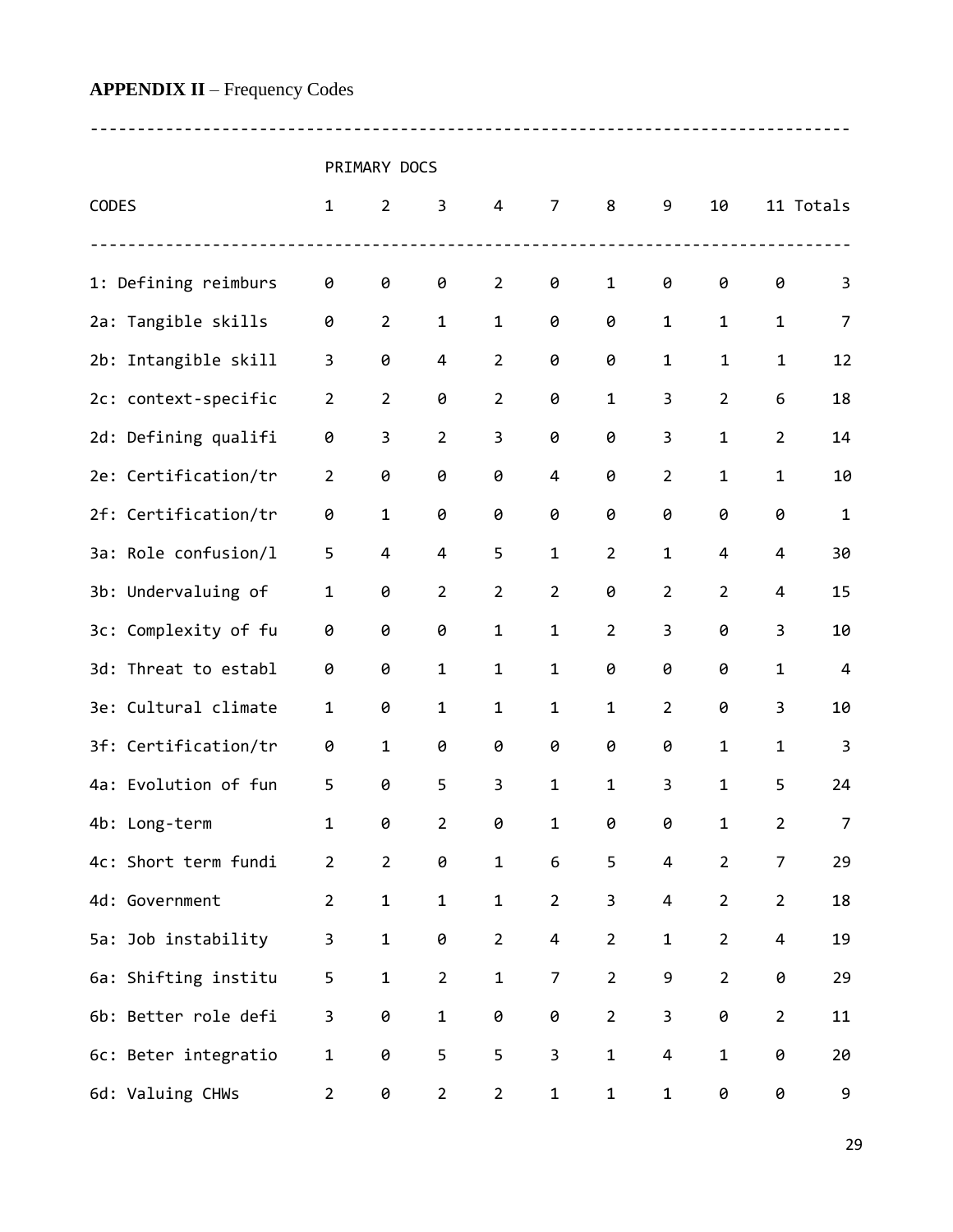| 6e: Collaboration    | $\mathbf 1$    | 0              | 1              | 1              | 7              | 3              | $\overline{4}$ | 1                       | 0                       | 18             |
|----------------------|----------------|----------------|----------------|----------------|----------------|----------------|----------------|-------------------------|-------------------------|----------------|
| 6f: Certification/tr | 0              | 0              | $\mathbf{1}$   | 0              | $\overline{2}$ | $\overline{2}$ | $\overline{2}$ | 0                       | 0                       | $\overline{7}$ |
| 7: Cost effectivenes | $\mathbf{1}$   | $\overline{2}$ | $\overline{4}$ | $\overline{4}$ | $\overline{2}$ | $\overline{2}$ | $\mathbf{1}$   | $\mathbf{1}$            | $\overline{2}$          | 19             |
| 8a: Education and ou | $\mathbf 1$    | 0              | 0              | 3              | 0              | $\mathbf{1}$   | $\mathbf{1}$   | 4                       | 3                       | 13             |
| 8b: Recognition and  | $\overline{7}$ | 0              | 0              | 3              | $\overline{2}$ | $\overline{2}$ | 0              | 3                       | $\overline{\mathbf{3}}$ | 20             |
| 8c: Collaboration    | 5              | $\mathbf{1}$   | $\mathbf 1$    | $\overline{2}$ | $\overline{2}$ | $\overline{4}$ | $\overline{2}$ | $\overline{\mathbf{3}}$ | $\overline{\mathbf{4}}$ | 24             |
| 8d: Resources        | 4              | $\mathbf{1}$   | 0              | $\mathbf{1}$   | $\overline{2}$ | 0              | $\overline{2}$ | $\mathbf{1}$            | 0                       | 11             |
| 8e: CHW leadership   | $\overline{2}$ | 0              | 0              | 0              | $\overline{2}$ | 3              | $\mathbf{1}$   | $\mathbf 1$             | 3                       | 12             |
| 8f: Certification/tr | 0              | $\overline{2}$ | $\overline{2}$ | 0              | $\mathbf{1}$   | 4              | 0              | $\overline{2}$          | $\overline{2}$          | 13             |
| 8g: Stable funding   | 0              | 0              | 0              | 0              | 0              | 0              | 0              | 0                       | $\mathbf{1}$            | $\mathbf{1}$   |
| 99: Good quote       | 8              | 0              | 5              | 6              | 0              | 5              | $\overline{2}$ | $2^{\circ}$             | $\overline{3}$          | 31             |
|                      |                |                |                |                |                |                |                |                         |                         |                |
| Totals               | 67             | 24             | 47             | 55             | 55             | 50             | 62             | 42                      | 70                      | 472            |